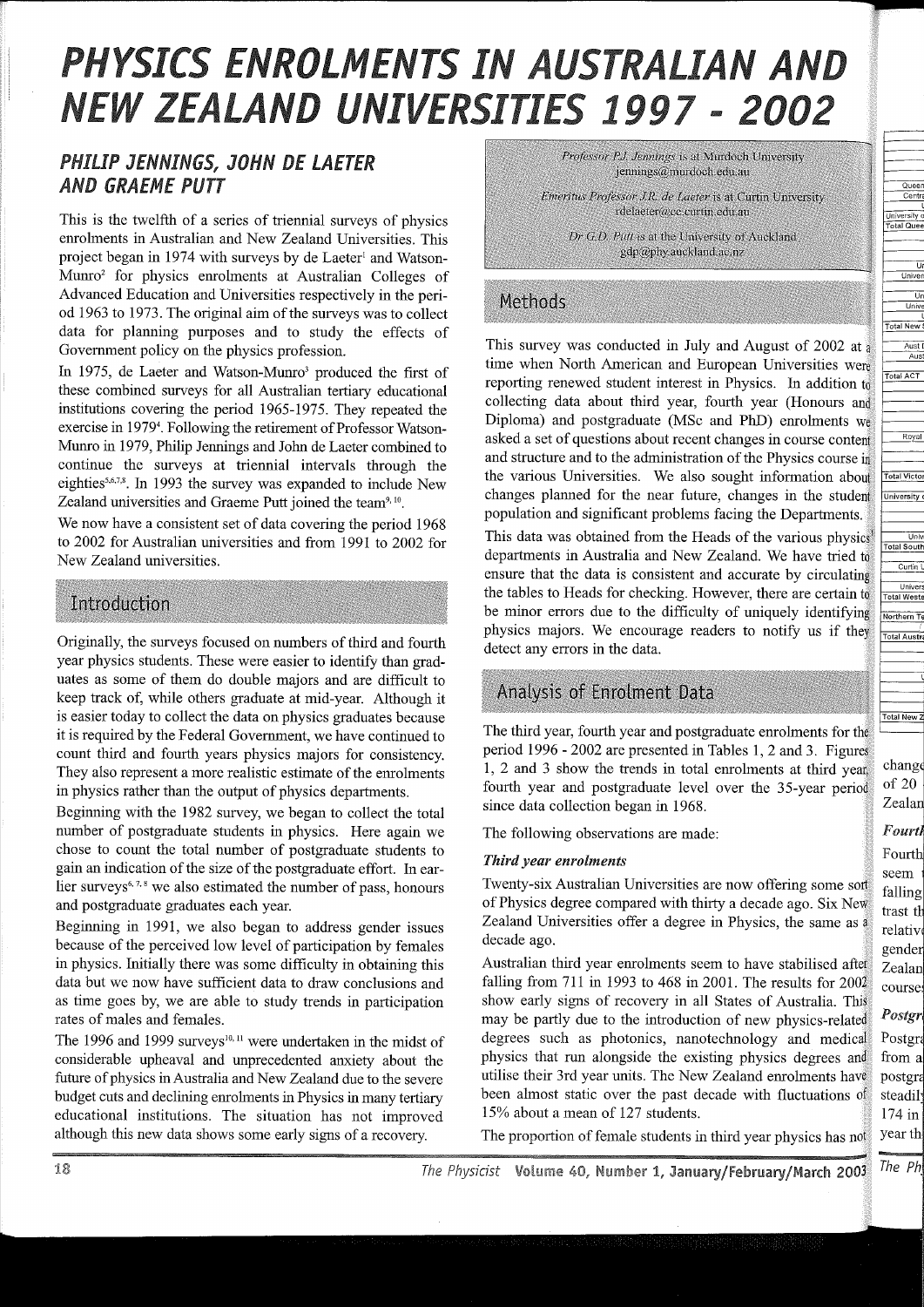#### Table 1 Physics Enrolments in Australian & New Zealand Universities 1997 - 2002 Numbers of Third Year Physics Students

| 2001<br>2002<br>1997<br>1998<br>1999<br>2000<br>Institution<br>F<br>F<br>м<br>F<br>M<br>F<br>M<br>М<br>M<br>F<br>M<br>F<br>$\overline{2}$<br>5<br>$\overline{14}$<br>10<br>$\overline{13}$<br>Griffith University<br>g<br>4<br>10<br>13<br>5<br>4<br>2<br>ō<br>5<br>ō<br>$\overline{\mathfrak{o}}$<br>$\overline{2}$<br>$\overline{0}$<br>5<br>4<br>$\overline{1}$<br>3<br>James Cook University<br>3<br>$\overline{\mathbf{3}}$<br>$\overline{5}$<br>$\overline{5}$<br>1<br>$\overline{10}$<br>1<br>$\overline{6}$<br>2<br>8<br>$\overline{c}$<br>13<br>$\overline{6}$<br>Queensland Uni of Technology<br>$\overline{5}$<br>$\overline{2}$<br>5<br>$\overline{12}$<br>ō<br>$\overline{14}$<br>5<br>16<br>$\overline{6}$<br>$1\overline{1}$<br>11<br>11<br>Central Queensland University<br>1<br>1<br>4<br>3<br>ē<br>4<br>$\overline{9}$<br>4<br>$\overline{13}$<br>$\overline{9}$<br>$10^{-}$<br>g<br>University of Queensland<br>4<br>ō<br>2<br>$\overline{0}$<br>3<br>$\overline{\overline{\overline{3}}}$<br>$\overline{0}$<br>$\overline{\mathbf{3}}$<br>1<br>$\overline{2}$<br>5<br>1<br>University of Southern Queensland<br>15<br>20<br>49<br>$\overline{12}$<br>50<br>$\overline{14}$<br>44<br>10<br>44<br>$\overline{14}$<br>55<br>45<br><b>Total Queensland</b><br>65<br>61<br>64<br>59<br>58<br>70<br>5<br>5<br>6<br>23<br>$\overline{c}$<br>14<br>4<br>19<br>5<br>14<br>16<br>21<br>Macquarie University<br>$\overline{2}$<br>1<br>10<br>2<br>16<br>7<br>$1\overline{7}$<br>3<br>20<br>$\overline{2}$<br>University of Newcastle<br>8<br>26<br>ō<br>ō<br>9<br>4<br>$\overline{6}$<br>$\overline{2}$<br>$\overline{\mathbf{5}}$<br>1<br>$\overline{2}$<br>$\overline{2}$<br>$\overline{0}$<br>$\overline{2}$<br>University of New England<br>4<br>$\overline{11}$<br>$\overline{\mathbf{8}}$<br>4<br>28<br>6<br>$\overline{30}$<br>$\overline{10}$<br>20<br>10<br>15<br>33<br>University of New South Wales<br>ğ<br>7<br>$\overline{13}$<br>25<br>35<br>University of Sydney<br>24<br>6<br>30<br>8<br>40<br>5<br>33<br>$\overline{17}$<br>5<br>2<br>7<br>14<br>3<br>11<br>Uni of Technology, Sydney<br>$\overline{12}$<br>4<br>$\overline{14}$<br>6<br>$\overline{16}$<br>$\overline{\mathfrak{1}}$<br>15<br>$\overline{\overline{3}}$<br>$\overline{13}$<br>3<br>2<br>4<br>12<br>University of Western Sydney<br>$\overline{13}$<br>8<br>$\overline{14}$<br>3<br>$\overline{2}$<br>$\overline{2}$<br>$\overline{\mathbf{3}}$<br>$\bar{3}$<br>$10^{-}$<br>$\overline{18}$<br>4<br>$\overline{13}$<br>$\overline{9}$<br>4<br>14<br>University of Wollongong<br>4<br>27<br>$\overline{36}$<br>115<br>$\overline{31}$<br>125<br>156<br>340<br>130<br>121<br>37<br>134<br>31<br><b>Total New South Wales</b><br>156<br>190<br>158<br>170<br>146<br>157<br>7<br>$\overline{\mathsf{g}}$<br>$\overline{\mathfrak{o}}$<br>$\overline{9}$<br>19<br>22<br>12<br>1<br>g<br>3<br>Aust Defence Force Academy<br>0<br>4<br>$\overline{6}$<br>$\overline{22}$<br>4<br>28<br>7<br>$\overline{11}$<br>21<br>$\overline{15}$<br>$\overline{6}$<br>21<br>11<br>36<br>Aust National Uni - Faculties<br>ō<br>$\overline{0}$<br>$\overline{2}$<br>ō<br>$\overline{2}$<br>ō<br>$\overline{0}$<br>$\overline{0}$<br>0<br>0<br>0<br>University of Canberra<br>1<br>45<br>31<br>6<br>33<br>4<br>36<br>$\overline{10}$<br>50<br>$\overline{14}$<br>33<br>$\overline{12}$<br>14<br>64<br>37<br>37<br>46<br>55<br>59<br>ō<br>University of Ballarat<br>$\overline{0}$<br>o<br>Ò<br>ö<br>ō<br>Ö<br>Ő<br>0<br>0<br>0<br>Ò<br>Ō<br>ō<br>0<br>0<br>0<br>0<br>0<br>0<br>o<br>0<br>o<br>0<br>Deakin University<br>3<br>4<br>3<br>5<br>2<br>3<br>10<br>6<br>9<br>7<br>La Trobe University<br>11<br>4<br>g<br>$\overline{13}$<br>50<br>16<br>44<br>20<br>50<br>6<br>31<br>31<br>10<br>25<br>Monash University<br>5<br>31<br>7<br>32<br>7<br>18<br>25<br>23<br>6<br>24<br>7<br>Royal Melb Inst of Technology<br>5<br>ō<br>$\overline{0}$<br>Swinburne University<br>$\overline{\mathfrak{o}}$<br>ō<br>$\overline{0}$<br>$\overline{0}$<br>$\overline{0}$<br>$\overline{0}$<br>ō<br>ō<br>ō<br>$\overline{0}$<br>$\overline{11}$<br>71<br>9<br>$\overline{10}$<br>$\overline{2}\overline{2}$<br>$\overline{33}$<br>15<br>$\overline{31}$<br>$\overline{11}$<br>27<br>$\overline{26}$<br>$\overline{34}$<br>University of Melbourne<br>$\overline{2}$<br>3<br>$\overline{33}$<br>12<br>39<br>28<br>$\overline{24}$<br>$\overline{4}$<br>$\overline{11}$<br>$^{21}$<br>Victoria University<br>$\overline{\bf 8}$<br>4<br>32<br>147<br>49<br>152<br>132<br>28<br>111<br>101<br>33<br>112<br>40<br>53<br>205<br>160<br>152<br>134<br>152<br>196<br>$\overline{1}$<br>1<br>3<br>8<br>8<br>1<br>9<br>$\overline{2}$<br>11<br>7<br>1<br>11<br>University of Tasmania<br>9<br>$\overline{11}$<br>$\overline{12}$<br>$\overline{14}$<br>9<br>8<br>6<br><b>Flinders University</b><br>13<br>1<br>14<br>$\overline{\mathbf{2}}$<br>2<br>1<br>$20^{-}$<br>7<br>14<br>4<br>8<br>University of Adelaide<br>3<br>$\overline{19}$<br>6<br>16<br>ō<br>15<br>1<br>13<br>4<br>$\overline{21}$<br>$\overline{\overline{\overline{8}}}$<br>4<br>5<br>ō<br>ī<br>University of South Australia<br>3<br>3<br>$\overline{1}$<br>$\overline{0}$<br>$\overline{0}$<br>Ö<br>$\overline{2}$<br>$\overline{2}$<br>3<br>7<br>7<br><b>Total South Australia</b><br>22<br>36<br>$\overline{9}$<br>30<br>4<br>17<br>23<br>$\overline{7}$<br>44<br>16<br>29<br>45<br>30<br>34<br>24<br>60<br>Curtin University of Technology<br>$\overline{12}$<br>ī<br>ö<br>$\overline{6}$<br>15<br>3<br>15<br>1<br>2<br>7<br>5<br>5<br>$\overline{2}$<br>Murdoch University<br>$\overline{6}$<br>$\overline{2}$<br>4<br>$\overline{1}$<br>2<br>ō<br>$\overline{6}$<br>2<br>8<br>6<br>$\overline{27}$<br>13<br>$\overline{12}$<br>$\overline{12}$<br>University of Western Australia<br>26<br>25<br>14<br>27<br>29<br>8<br>31<br>11<br>$\overline{11}$<br>12<br>Total Western Australia<br>36<br>31<br>41<br>15<br>48<br>$\overline{16}$<br>42<br>$\overline{12}$<br>42<br>20<br>$\overline{52}$<br>51<br>64<br>43<br>54<br>62<br>ī<br>ō<br>Northern Territory University<br>$\overline{0}$<br>$\overline{\overline{3}}$<br>$\overline{0}$<br>$\overline{2}$<br>ō<br>$\overline{0}$<br>0<br>0<br>0<br>ō<br>1<br>3<br>2<br>0<br>O<br>$\ddot{\mathbf{0}}$<br><b>Total Australia</b><br>425<br>121<br>438<br>441<br>107<br>131<br>110<br>384<br>375<br>110<br>465<br>142<br>546<br>569<br>551<br>491<br>485<br>607<br>Massey University<br>$\overline{a}$<br>5<br>Ī<br>$\overline{3}$<br>4<br>$\overline{2}$<br>5<br>3<br>5<br>$\overline{\mathbf{1}}$<br>$\overline{2}$<br>0<br>University of Auckland<br>40<br>7<br>26<br>4<br>41<br>8<br>40<br>9<br>45<br>$\overline{9}$<br>48<br>7<br>University of Canterbury<br>$\overline{30}$<br>8<br>34<br>6<br>37<br>9<br>37<br>g<br>27<br>$\overline{6}$<br>$\overline{24}$<br>ī<br>University of Otago<br>7<br>ī<br>$\overline{2}$<br>$\overline{\mathbf{z}}$<br>7<br>ö<br>7<br>$\overline{0}$<br>8<br>9<br>2<br>$\overline{11}$<br>$\overline{13}$<br>University of Walkato<br>1<br>11<br>4<br>10<br>$\overline{13}$<br>ī<br>15<br>$\overline{2}$<br>1<br>1<br>14<br>Victoria University<br>19<br>ö<br>1<br>18<br>3<br>10<br>4<br>$\overline{2}$<br>õ<br>$\overline{14}$<br>13<br>19<br>Total New Zealand<br>117<br>$\overline{22}$<br>101<br>16<br>114<br>115<br>28<br>$\overline{12}$<br>24<br>114<br>21<br>118<br>139<br>117<br>138<br>143<br>135<br>130 |                       |  |  |  |  |  |  |  |  |  |  |  |  |
|--------------------------------------------------------------------------------------------------------------------------------------------------------------------------------------------------------------------------------------------------------------------------------------------------------------------------------------------------------------------------------------------------------------------------------------------------------------------------------------------------------------------------------------------------------------------------------------------------------------------------------------------------------------------------------------------------------------------------------------------------------------------------------------------------------------------------------------------------------------------------------------------------------------------------------------------------------------------------------------------------------------------------------------------------------------------------------------------------------------------------------------------------------------------------------------------------------------------------------------------------------------------------------------------------------------------------------------------------------------------------------------------------------------------------------------------------------------------------------------------------------------------------------------------------------------------------------------------------------------------------------------------------------------------------------------------------------------------------------------------------------------------------------------------------------------------------------------------------------------------------------------------------------------------------------------------------------------------------------------------------------------------------------------------------------------------------------------------------------------------------------------------------------------------------------------------------------------------------------------------------------------------------------------------------------------------------------------------------------------------------------------------------------------------------------------------------------------------------------------------------------------------------------------------------------------------------------------------------------------------------------------------------------------------------------------------------------------------------------------------------------------------------------------------------------------------------------------------------------------------------------------------------------------------------------------------------------------------------------------------------------------------------------------------------------------------------------------------------------------------------------------------------------------------------------------------------------------------------------------------------------------------------------------------------------------------------------------------------------------------------------------------------------------------------------------------------------------------------------------------------------------------------------------------------------------------------------------------------------------------------------------------------------------------------------------------------------------------------------------------------------------------------------------------------------------------------------------------------------------------------------------------------------------------------------------------------------------------------------------------------------------------------------------------------------------------------------------------------------------------------------------------------------------------------------------------------------------------------------------------------------------------------------------------------------------------------------------------------------------------------------------------------------------------------------------------------------------------------------------------------------------------------------------------------------------------------------------------------------------------------------------------------------------------------------------------------------------------------------------------------------------------------------------------------------------------------------------------------------------------------------------------------------------------------------------------------------------------------------------------------------------------------------------------------------------------------------------------------------------------------------------------------------------------------------------------------------------------------------------------------------------------------------------------------------------------------------------------------------------------------------------------------------------------------------------------------------------------------------------------------------------------------------------------------------------------------------------------------------------------------------------------------------------------------------------------------------------------------------------------------------------------------------------------------------------------------------------------------------------------------------------------------------------------------------------------------------------------------------------------------------------------------------------------------------------------------------------------------------------------------------------------------------------------------------------------------------------------------------------------------------------------------------------------------------------------------------------------------------------------------------------------------------------------------------------------------------------------------------------------------------------------------------------------------------------------------------------------------------------------------------------------------------------------------------------------------------------------------------------------------------------------------------------------------------------------------------------------------------------------------------------------------------------------------------------------------------------------------------------------------------------------------------------------------------------------------------------------------------------------------------------------------------------------------------------------------------------------------------------------------------------------------------------------------------------------------------------------------------------------------------------------------------------------------|-----------------------|--|--|--|--|--|--|--|--|--|--|--|--|
|                                                                                                                                                                                                                                                                                                                                                                                                                                                                                                                                                                                                                                                                                                                                                                                                                                                                                                                                                                                                                                                                                                                                                                                                                                                                                                                                                                                                                                                                                                                                                                                                                                                                                                                                                                                                                                                                                                                                                                                                                                                                                                                                                                                                                                                                                                                                                                                                                                                                                                                                                                                                                                                                                                                                                                                                                                                                                                                                                                                                                                                                                                                                                                                                                                                                                                                                                                                                                                                                                                                                                                                                                                                                                                                                                                                                                                                                                                                                                                                                                                                                                                                                                                                                                                                                                                                                                                                                                                                                                                                                                                                                                                                                                                                                                                                                                                                                                                                                                                                                                                                                                                                                                                                                                                                                                                                                                                                                                                                                                                                                                                                                                                                                                                                                                                                                                                                                                                                                                                                                                                                                                                                                                                                                                                                                                                                                                                                                                                                                                                                                                                                                                                                                                                                                                                                                                                                                                                                                                                                                                                                                                                                                                                                                                                                                                                                                                                                                                          |                       |  |  |  |  |  |  |  |  |  |  |  |  |
|                                                                                                                                                                                                                                                                                                                                                                                                                                                                                                                                                                                                                                                                                                                                                                                                                                                                                                                                                                                                                                                                                                                                                                                                                                                                                                                                                                                                                                                                                                                                                                                                                                                                                                                                                                                                                                                                                                                                                                                                                                                                                                                                                                                                                                                                                                                                                                                                                                                                                                                                                                                                                                                                                                                                                                                                                                                                                                                                                                                                                                                                                                                                                                                                                                                                                                                                                                                                                                                                                                                                                                                                                                                                                                                                                                                                                                                                                                                                                                                                                                                                                                                                                                                                                                                                                                                                                                                                                                                                                                                                                                                                                                                                                                                                                                                                                                                                                                                                                                                                                                                                                                                                                                                                                                                                                                                                                                                                                                                                                                                                                                                                                                                                                                                                                                                                                                                                                                                                                                                                                                                                                                                                                                                                                                                                                                                                                                                                                                                                                                                                                                                                                                                                                                                                                                                                                                                                                                                                                                                                                                                                                                                                                                                                                                                                                                                                                                                                                          |                       |  |  |  |  |  |  |  |  |  |  |  |  |
|                                                                                                                                                                                                                                                                                                                                                                                                                                                                                                                                                                                                                                                                                                                                                                                                                                                                                                                                                                                                                                                                                                                                                                                                                                                                                                                                                                                                                                                                                                                                                                                                                                                                                                                                                                                                                                                                                                                                                                                                                                                                                                                                                                                                                                                                                                                                                                                                                                                                                                                                                                                                                                                                                                                                                                                                                                                                                                                                                                                                                                                                                                                                                                                                                                                                                                                                                                                                                                                                                                                                                                                                                                                                                                                                                                                                                                                                                                                                                                                                                                                                                                                                                                                                                                                                                                                                                                                                                                                                                                                                                                                                                                                                                                                                                                                                                                                                                                                                                                                                                                                                                                                                                                                                                                                                                                                                                                                                                                                                                                                                                                                                                                                                                                                                                                                                                                                                                                                                                                                                                                                                                                                                                                                                                                                                                                                                                                                                                                                                                                                                                                                                                                                                                                                                                                                                                                                                                                                                                                                                                                                                                                                                                                                                                                                                                                                                                                                                                          |                       |  |  |  |  |  |  |  |  |  |  |  |  |
|                                                                                                                                                                                                                                                                                                                                                                                                                                                                                                                                                                                                                                                                                                                                                                                                                                                                                                                                                                                                                                                                                                                                                                                                                                                                                                                                                                                                                                                                                                                                                                                                                                                                                                                                                                                                                                                                                                                                                                                                                                                                                                                                                                                                                                                                                                                                                                                                                                                                                                                                                                                                                                                                                                                                                                                                                                                                                                                                                                                                                                                                                                                                                                                                                                                                                                                                                                                                                                                                                                                                                                                                                                                                                                                                                                                                                                                                                                                                                                                                                                                                                                                                                                                                                                                                                                                                                                                                                                                                                                                                                                                                                                                                                                                                                                                                                                                                                                                                                                                                                                                                                                                                                                                                                                                                                                                                                                                                                                                                                                                                                                                                                                                                                                                                                                                                                                                                                                                                                                                                                                                                                                                                                                                                                                                                                                                                                                                                                                                                                                                                                                                                                                                                                                                                                                                                                                                                                                                                                                                                                                                                                                                                                                                                                                                                                                                                                                                                                          |                       |  |  |  |  |  |  |  |  |  |  |  |  |
|                                                                                                                                                                                                                                                                                                                                                                                                                                                                                                                                                                                                                                                                                                                                                                                                                                                                                                                                                                                                                                                                                                                                                                                                                                                                                                                                                                                                                                                                                                                                                                                                                                                                                                                                                                                                                                                                                                                                                                                                                                                                                                                                                                                                                                                                                                                                                                                                                                                                                                                                                                                                                                                                                                                                                                                                                                                                                                                                                                                                                                                                                                                                                                                                                                                                                                                                                                                                                                                                                                                                                                                                                                                                                                                                                                                                                                                                                                                                                                                                                                                                                                                                                                                                                                                                                                                                                                                                                                                                                                                                                                                                                                                                                                                                                                                                                                                                                                                                                                                                                                                                                                                                                                                                                                                                                                                                                                                                                                                                                                                                                                                                                                                                                                                                                                                                                                                                                                                                                                                                                                                                                                                                                                                                                                                                                                                                                                                                                                                                                                                                                                                                                                                                                                                                                                                                                                                                                                                                                                                                                                                                                                                                                                                                                                                                                                                                                                                                                          |                       |  |  |  |  |  |  |  |  |  |  |  |  |
|                                                                                                                                                                                                                                                                                                                                                                                                                                                                                                                                                                                                                                                                                                                                                                                                                                                                                                                                                                                                                                                                                                                                                                                                                                                                                                                                                                                                                                                                                                                                                                                                                                                                                                                                                                                                                                                                                                                                                                                                                                                                                                                                                                                                                                                                                                                                                                                                                                                                                                                                                                                                                                                                                                                                                                                                                                                                                                                                                                                                                                                                                                                                                                                                                                                                                                                                                                                                                                                                                                                                                                                                                                                                                                                                                                                                                                                                                                                                                                                                                                                                                                                                                                                                                                                                                                                                                                                                                                                                                                                                                                                                                                                                                                                                                                                                                                                                                                                                                                                                                                                                                                                                                                                                                                                                                                                                                                                                                                                                                                                                                                                                                                                                                                                                                                                                                                                                                                                                                                                                                                                                                                                                                                                                                                                                                                                                                                                                                                                                                                                                                                                                                                                                                                                                                                                                                                                                                                                                                                                                                                                                                                                                                                                                                                                                                                                                                                                                                          |                       |  |  |  |  |  |  |  |  |  |  |  |  |
|                                                                                                                                                                                                                                                                                                                                                                                                                                                                                                                                                                                                                                                                                                                                                                                                                                                                                                                                                                                                                                                                                                                                                                                                                                                                                                                                                                                                                                                                                                                                                                                                                                                                                                                                                                                                                                                                                                                                                                                                                                                                                                                                                                                                                                                                                                                                                                                                                                                                                                                                                                                                                                                                                                                                                                                                                                                                                                                                                                                                                                                                                                                                                                                                                                                                                                                                                                                                                                                                                                                                                                                                                                                                                                                                                                                                                                                                                                                                                                                                                                                                                                                                                                                                                                                                                                                                                                                                                                                                                                                                                                                                                                                                                                                                                                                                                                                                                                                                                                                                                                                                                                                                                                                                                                                                                                                                                                                                                                                                                                                                                                                                                                                                                                                                                                                                                                                                                                                                                                                                                                                                                                                                                                                                                                                                                                                                                                                                                                                                                                                                                                                                                                                                                                                                                                                                                                                                                                                                                                                                                                                                                                                                                                                                                                                                                                                                                                                                                          |                       |  |  |  |  |  |  |  |  |  |  |  |  |
|                                                                                                                                                                                                                                                                                                                                                                                                                                                                                                                                                                                                                                                                                                                                                                                                                                                                                                                                                                                                                                                                                                                                                                                                                                                                                                                                                                                                                                                                                                                                                                                                                                                                                                                                                                                                                                                                                                                                                                                                                                                                                                                                                                                                                                                                                                                                                                                                                                                                                                                                                                                                                                                                                                                                                                                                                                                                                                                                                                                                                                                                                                                                                                                                                                                                                                                                                                                                                                                                                                                                                                                                                                                                                                                                                                                                                                                                                                                                                                                                                                                                                                                                                                                                                                                                                                                                                                                                                                                                                                                                                                                                                                                                                                                                                                                                                                                                                                                                                                                                                                                                                                                                                                                                                                                                                                                                                                                                                                                                                                                                                                                                                                                                                                                                                                                                                                                                                                                                                                                                                                                                                                                                                                                                                                                                                                                                                                                                                                                                                                                                                                                                                                                                                                                                                                                                                                                                                                                                                                                                                                                                                                                                                                                                                                                                                                                                                                                                                          |                       |  |  |  |  |  |  |  |  |  |  |  |  |
|                                                                                                                                                                                                                                                                                                                                                                                                                                                                                                                                                                                                                                                                                                                                                                                                                                                                                                                                                                                                                                                                                                                                                                                                                                                                                                                                                                                                                                                                                                                                                                                                                                                                                                                                                                                                                                                                                                                                                                                                                                                                                                                                                                                                                                                                                                                                                                                                                                                                                                                                                                                                                                                                                                                                                                                                                                                                                                                                                                                                                                                                                                                                                                                                                                                                                                                                                                                                                                                                                                                                                                                                                                                                                                                                                                                                                                                                                                                                                                                                                                                                                                                                                                                                                                                                                                                                                                                                                                                                                                                                                                                                                                                                                                                                                                                                                                                                                                                                                                                                                                                                                                                                                                                                                                                                                                                                                                                                                                                                                                                                                                                                                                                                                                                                                                                                                                                                                                                                                                                                                                                                                                                                                                                                                                                                                                                                                                                                                                                                                                                                                                                                                                                                                                                                                                                                                                                                                                                                                                                                                                                                                                                                                                                                                                                                                                                                                                                                                          |                       |  |  |  |  |  |  |  |  |  |  |  |  |
|                                                                                                                                                                                                                                                                                                                                                                                                                                                                                                                                                                                                                                                                                                                                                                                                                                                                                                                                                                                                                                                                                                                                                                                                                                                                                                                                                                                                                                                                                                                                                                                                                                                                                                                                                                                                                                                                                                                                                                                                                                                                                                                                                                                                                                                                                                                                                                                                                                                                                                                                                                                                                                                                                                                                                                                                                                                                                                                                                                                                                                                                                                                                                                                                                                                                                                                                                                                                                                                                                                                                                                                                                                                                                                                                                                                                                                                                                                                                                                                                                                                                                                                                                                                                                                                                                                                                                                                                                                                                                                                                                                                                                                                                                                                                                                                                                                                                                                                                                                                                                                                                                                                                                                                                                                                                                                                                                                                                                                                                                                                                                                                                                                                                                                                                                                                                                                                                                                                                                                                                                                                                                                                                                                                                                                                                                                                                                                                                                                                                                                                                                                                                                                                                                                                                                                                                                                                                                                                                                                                                                                                                                                                                                                                                                                                                                                                                                                                                                          |                       |  |  |  |  |  |  |  |  |  |  |  |  |
|                                                                                                                                                                                                                                                                                                                                                                                                                                                                                                                                                                                                                                                                                                                                                                                                                                                                                                                                                                                                                                                                                                                                                                                                                                                                                                                                                                                                                                                                                                                                                                                                                                                                                                                                                                                                                                                                                                                                                                                                                                                                                                                                                                                                                                                                                                                                                                                                                                                                                                                                                                                                                                                                                                                                                                                                                                                                                                                                                                                                                                                                                                                                                                                                                                                                                                                                                                                                                                                                                                                                                                                                                                                                                                                                                                                                                                                                                                                                                                                                                                                                                                                                                                                                                                                                                                                                                                                                                                                                                                                                                                                                                                                                                                                                                                                                                                                                                                                                                                                                                                                                                                                                                                                                                                                                                                                                                                                                                                                                                                                                                                                                                                                                                                                                                                                                                                                                                                                                                                                                                                                                                                                                                                                                                                                                                                                                                                                                                                                                                                                                                                                                                                                                                                                                                                                                                                                                                                                                                                                                                                                                                                                                                                                                                                                                                                                                                                                                                          |                       |  |  |  |  |  |  |  |  |  |  |  |  |
|                                                                                                                                                                                                                                                                                                                                                                                                                                                                                                                                                                                                                                                                                                                                                                                                                                                                                                                                                                                                                                                                                                                                                                                                                                                                                                                                                                                                                                                                                                                                                                                                                                                                                                                                                                                                                                                                                                                                                                                                                                                                                                                                                                                                                                                                                                                                                                                                                                                                                                                                                                                                                                                                                                                                                                                                                                                                                                                                                                                                                                                                                                                                                                                                                                                                                                                                                                                                                                                                                                                                                                                                                                                                                                                                                                                                                                                                                                                                                                                                                                                                                                                                                                                                                                                                                                                                                                                                                                                                                                                                                                                                                                                                                                                                                                                                                                                                                                                                                                                                                                                                                                                                                                                                                                                                                                                                                                                                                                                                                                                                                                                                                                                                                                                                                                                                                                                                                                                                                                                                                                                                                                                                                                                                                                                                                                                                                                                                                                                                                                                                                                                                                                                                                                                                                                                                                                                                                                                                                                                                                                                                                                                                                                                                                                                                                                                                                                                                                          |                       |  |  |  |  |  |  |  |  |  |  |  |  |
|                                                                                                                                                                                                                                                                                                                                                                                                                                                                                                                                                                                                                                                                                                                                                                                                                                                                                                                                                                                                                                                                                                                                                                                                                                                                                                                                                                                                                                                                                                                                                                                                                                                                                                                                                                                                                                                                                                                                                                                                                                                                                                                                                                                                                                                                                                                                                                                                                                                                                                                                                                                                                                                                                                                                                                                                                                                                                                                                                                                                                                                                                                                                                                                                                                                                                                                                                                                                                                                                                                                                                                                                                                                                                                                                                                                                                                                                                                                                                                                                                                                                                                                                                                                                                                                                                                                                                                                                                                                                                                                                                                                                                                                                                                                                                                                                                                                                                                                                                                                                                                                                                                                                                                                                                                                                                                                                                                                                                                                                                                                                                                                                                                                                                                                                                                                                                                                                                                                                                                                                                                                                                                                                                                                                                                                                                                                                                                                                                                                                                                                                                                                                                                                                                                                                                                                                                                                                                                                                                                                                                                                                                                                                                                                                                                                                                                                                                                                                                          |                       |  |  |  |  |  |  |  |  |  |  |  |  |
|                                                                                                                                                                                                                                                                                                                                                                                                                                                                                                                                                                                                                                                                                                                                                                                                                                                                                                                                                                                                                                                                                                                                                                                                                                                                                                                                                                                                                                                                                                                                                                                                                                                                                                                                                                                                                                                                                                                                                                                                                                                                                                                                                                                                                                                                                                                                                                                                                                                                                                                                                                                                                                                                                                                                                                                                                                                                                                                                                                                                                                                                                                                                                                                                                                                                                                                                                                                                                                                                                                                                                                                                                                                                                                                                                                                                                                                                                                                                                                                                                                                                                                                                                                                                                                                                                                                                                                                                                                                                                                                                                                                                                                                                                                                                                                                                                                                                                                                                                                                                                                                                                                                                                                                                                                                                                                                                                                                                                                                                                                                                                                                                                                                                                                                                                                                                                                                                                                                                                                                                                                                                                                                                                                                                                                                                                                                                                                                                                                                                                                                                                                                                                                                                                                                                                                                                                                                                                                                                                                                                                                                                                                                                                                                                                                                                                                                                                                                                                          |                       |  |  |  |  |  |  |  |  |  |  |  |  |
|                                                                                                                                                                                                                                                                                                                                                                                                                                                                                                                                                                                                                                                                                                                                                                                                                                                                                                                                                                                                                                                                                                                                                                                                                                                                                                                                                                                                                                                                                                                                                                                                                                                                                                                                                                                                                                                                                                                                                                                                                                                                                                                                                                                                                                                                                                                                                                                                                                                                                                                                                                                                                                                                                                                                                                                                                                                                                                                                                                                                                                                                                                                                                                                                                                                                                                                                                                                                                                                                                                                                                                                                                                                                                                                                                                                                                                                                                                                                                                                                                                                                                                                                                                                                                                                                                                                                                                                                                                                                                                                                                                                                                                                                                                                                                                                                                                                                                                                                                                                                                                                                                                                                                                                                                                                                                                                                                                                                                                                                                                                                                                                                                                                                                                                                                                                                                                                                                                                                                                                                                                                                                                                                                                                                                                                                                                                                                                                                                                                                                                                                                                                                                                                                                                                                                                                                                                                                                                                                                                                                                                                                                                                                                                                                                                                                                                                                                                                                                          |                       |  |  |  |  |  |  |  |  |  |  |  |  |
|                                                                                                                                                                                                                                                                                                                                                                                                                                                                                                                                                                                                                                                                                                                                                                                                                                                                                                                                                                                                                                                                                                                                                                                                                                                                                                                                                                                                                                                                                                                                                                                                                                                                                                                                                                                                                                                                                                                                                                                                                                                                                                                                                                                                                                                                                                                                                                                                                                                                                                                                                                                                                                                                                                                                                                                                                                                                                                                                                                                                                                                                                                                                                                                                                                                                                                                                                                                                                                                                                                                                                                                                                                                                                                                                                                                                                                                                                                                                                                                                                                                                                                                                                                                                                                                                                                                                                                                                                                                                                                                                                                                                                                                                                                                                                                                                                                                                                                                                                                                                                                                                                                                                                                                                                                                                                                                                                                                                                                                                                                                                                                                                                                                                                                                                                                                                                                                                                                                                                                                                                                                                                                                                                                                                                                                                                                                                                                                                                                                                                                                                                                                                                                                                                                                                                                                                                                                                                                                                                                                                                                                                                                                                                                                                                                                                                                                                                                                                                          |                       |  |  |  |  |  |  |  |  |  |  |  |  |
|                                                                                                                                                                                                                                                                                                                                                                                                                                                                                                                                                                                                                                                                                                                                                                                                                                                                                                                                                                                                                                                                                                                                                                                                                                                                                                                                                                                                                                                                                                                                                                                                                                                                                                                                                                                                                                                                                                                                                                                                                                                                                                                                                                                                                                                                                                                                                                                                                                                                                                                                                                                                                                                                                                                                                                                                                                                                                                                                                                                                                                                                                                                                                                                                                                                                                                                                                                                                                                                                                                                                                                                                                                                                                                                                                                                                                                                                                                                                                                                                                                                                                                                                                                                                                                                                                                                                                                                                                                                                                                                                                                                                                                                                                                                                                                                                                                                                                                                                                                                                                                                                                                                                                                                                                                                                                                                                                                                                                                                                                                                                                                                                                                                                                                                                                                                                                                                                                                                                                                                                                                                                                                                                                                                                                                                                                                                                                                                                                                                                                                                                                                                                                                                                                                                                                                                                                                                                                                                                                                                                                                                                                                                                                                                                                                                                                                                                                                                                                          |                       |  |  |  |  |  |  |  |  |  |  |  |  |
|                                                                                                                                                                                                                                                                                                                                                                                                                                                                                                                                                                                                                                                                                                                                                                                                                                                                                                                                                                                                                                                                                                                                                                                                                                                                                                                                                                                                                                                                                                                                                                                                                                                                                                                                                                                                                                                                                                                                                                                                                                                                                                                                                                                                                                                                                                                                                                                                                                                                                                                                                                                                                                                                                                                                                                                                                                                                                                                                                                                                                                                                                                                                                                                                                                                                                                                                                                                                                                                                                                                                                                                                                                                                                                                                                                                                                                                                                                                                                                                                                                                                                                                                                                                                                                                                                                                                                                                                                                                                                                                                                                                                                                                                                                                                                                                                                                                                                                                                                                                                                                                                                                                                                                                                                                                                                                                                                                                                                                                                                                                                                                                                                                                                                                                                                                                                                                                                                                                                                                                                                                                                                                                                                                                                                                                                                                                                                                                                                                                                                                                                                                                                                                                                                                                                                                                                                                                                                                                                                                                                                                                                                                                                                                                                                                                                                                                                                                                                                          |                       |  |  |  |  |  |  |  |  |  |  |  |  |
|                                                                                                                                                                                                                                                                                                                                                                                                                                                                                                                                                                                                                                                                                                                                                                                                                                                                                                                                                                                                                                                                                                                                                                                                                                                                                                                                                                                                                                                                                                                                                                                                                                                                                                                                                                                                                                                                                                                                                                                                                                                                                                                                                                                                                                                                                                                                                                                                                                                                                                                                                                                                                                                                                                                                                                                                                                                                                                                                                                                                                                                                                                                                                                                                                                                                                                                                                                                                                                                                                                                                                                                                                                                                                                                                                                                                                                                                                                                                                                                                                                                                                                                                                                                                                                                                                                                                                                                                                                                                                                                                                                                                                                                                                                                                                                                                                                                                                                                                                                                                                                                                                                                                                                                                                                                                                                                                                                                                                                                                                                                                                                                                                                                                                                                                                                                                                                                                                                                                                                                                                                                                                                                                                                                                                                                                                                                                                                                                                                                                                                                                                                                                                                                                                                                                                                                                                                                                                                                                                                                                                                                                                                                                                                                                                                                                                                                                                                                                                          |                       |  |  |  |  |  |  |  |  |  |  |  |  |
|                                                                                                                                                                                                                                                                                                                                                                                                                                                                                                                                                                                                                                                                                                                                                                                                                                                                                                                                                                                                                                                                                                                                                                                                                                                                                                                                                                                                                                                                                                                                                                                                                                                                                                                                                                                                                                                                                                                                                                                                                                                                                                                                                                                                                                                                                                                                                                                                                                                                                                                                                                                                                                                                                                                                                                                                                                                                                                                                                                                                                                                                                                                                                                                                                                                                                                                                                                                                                                                                                                                                                                                                                                                                                                                                                                                                                                                                                                                                                                                                                                                                                                                                                                                                                                                                                                                                                                                                                                                                                                                                                                                                                                                                                                                                                                                                                                                                                                                                                                                                                                                                                                                                                                                                                                                                                                                                                                                                                                                                                                                                                                                                                                                                                                                                                                                                                                                                                                                                                                                                                                                                                                                                                                                                                                                                                                                                                                                                                                                                                                                                                                                                                                                                                                                                                                                                                                                                                                                                                                                                                                                                                                                                                                                                                                                                                                                                                                                                                          |                       |  |  |  |  |  |  |  |  |  |  |  |  |
|                                                                                                                                                                                                                                                                                                                                                                                                                                                                                                                                                                                                                                                                                                                                                                                                                                                                                                                                                                                                                                                                                                                                                                                                                                                                                                                                                                                                                                                                                                                                                                                                                                                                                                                                                                                                                                                                                                                                                                                                                                                                                                                                                                                                                                                                                                                                                                                                                                                                                                                                                                                                                                                                                                                                                                                                                                                                                                                                                                                                                                                                                                                                                                                                                                                                                                                                                                                                                                                                                                                                                                                                                                                                                                                                                                                                                                                                                                                                                                                                                                                                                                                                                                                                                                                                                                                                                                                                                                                                                                                                                                                                                                                                                                                                                                                                                                                                                                                                                                                                                                                                                                                                                                                                                                                                                                                                                                                                                                                                                                                                                                                                                                                                                                                                                                                                                                                                                                                                                                                                                                                                                                                                                                                                                                                                                                                                                                                                                                                                                                                                                                                                                                                                                                                                                                                                                                                                                                                                                                                                                                                                                                                                                                                                                                                                                                                                                                                                                          |                       |  |  |  |  |  |  |  |  |  |  |  |  |
|                                                                                                                                                                                                                                                                                                                                                                                                                                                                                                                                                                                                                                                                                                                                                                                                                                                                                                                                                                                                                                                                                                                                                                                                                                                                                                                                                                                                                                                                                                                                                                                                                                                                                                                                                                                                                                                                                                                                                                                                                                                                                                                                                                                                                                                                                                                                                                                                                                                                                                                                                                                                                                                                                                                                                                                                                                                                                                                                                                                                                                                                                                                                                                                                                                                                                                                                                                                                                                                                                                                                                                                                                                                                                                                                                                                                                                                                                                                                                                                                                                                                                                                                                                                                                                                                                                                                                                                                                                                                                                                                                                                                                                                                                                                                                                                                                                                                                                                                                                                                                                                                                                                                                                                                                                                                                                                                                                                                                                                                                                                                                                                                                                                                                                                                                                                                                                                                                                                                                                                                                                                                                                                                                                                                                                                                                                                                                                                                                                                                                                                                                                                                                                                                                                                                                                                                                                                                                                                                                                                                                                                                                                                                                                                                                                                                                                                                                                                                                          |                       |  |  |  |  |  |  |  |  |  |  |  |  |
|                                                                                                                                                                                                                                                                                                                                                                                                                                                                                                                                                                                                                                                                                                                                                                                                                                                                                                                                                                                                                                                                                                                                                                                                                                                                                                                                                                                                                                                                                                                                                                                                                                                                                                                                                                                                                                                                                                                                                                                                                                                                                                                                                                                                                                                                                                                                                                                                                                                                                                                                                                                                                                                                                                                                                                                                                                                                                                                                                                                                                                                                                                                                                                                                                                                                                                                                                                                                                                                                                                                                                                                                                                                                                                                                                                                                                                                                                                                                                                                                                                                                                                                                                                                                                                                                                                                                                                                                                                                                                                                                                                                                                                                                                                                                                                                                                                                                                                                                                                                                                                                                                                                                                                                                                                                                                                                                                                                                                                                                                                                                                                                                                                                                                                                                                                                                                                                                                                                                                                                                                                                                                                                                                                                                                                                                                                                                                                                                                                                                                                                                                                                                                                                                                                                                                                                                                                                                                                                                                                                                                                                                                                                                                                                                                                                                                                                                                                                                                          |                       |  |  |  |  |  |  |  |  |  |  |  |  |
|                                                                                                                                                                                                                                                                                                                                                                                                                                                                                                                                                                                                                                                                                                                                                                                                                                                                                                                                                                                                                                                                                                                                                                                                                                                                                                                                                                                                                                                                                                                                                                                                                                                                                                                                                                                                                                                                                                                                                                                                                                                                                                                                                                                                                                                                                                                                                                                                                                                                                                                                                                                                                                                                                                                                                                                                                                                                                                                                                                                                                                                                                                                                                                                                                                                                                                                                                                                                                                                                                                                                                                                                                                                                                                                                                                                                                                                                                                                                                                                                                                                                                                                                                                                                                                                                                                                                                                                                                                                                                                                                                                                                                                                                                                                                                                                                                                                                                                                                                                                                                                                                                                                                                                                                                                                                                                                                                                                                                                                                                                                                                                                                                                                                                                                                                                                                                                                                                                                                                                                                                                                                                                                                                                                                                                                                                                                                                                                                                                                                                                                                                                                                                                                                                                                                                                                                                                                                                                                                                                                                                                                                                                                                                                                                                                                                                                                                                                                                                          |                       |  |  |  |  |  |  |  |  |  |  |  |  |
|                                                                                                                                                                                                                                                                                                                                                                                                                                                                                                                                                                                                                                                                                                                                                                                                                                                                                                                                                                                                                                                                                                                                                                                                                                                                                                                                                                                                                                                                                                                                                                                                                                                                                                                                                                                                                                                                                                                                                                                                                                                                                                                                                                                                                                                                                                                                                                                                                                                                                                                                                                                                                                                                                                                                                                                                                                                                                                                                                                                                                                                                                                                                                                                                                                                                                                                                                                                                                                                                                                                                                                                                                                                                                                                                                                                                                                                                                                                                                                                                                                                                                                                                                                                                                                                                                                                                                                                                                                                                                                                                                                                                                                                                                                                                                                                                                                                                                                                                                                                                                                                                                                                                                                                                                                                                                                                                                                                                                                                                                                                                                                                                                                                                                                                                                                                                                                                                                                                                                                                                                                                                                                                                                                                                                                                                                                                                                                                                                                                                                                                                                                                                                                                                                                                                                                                                                                                                                                                                                                                                                                                                                                                                                                                                                                                                                                                                                                                                                          | <b>Total ACT</b>      |  |  |  |  |  |  |  |  |  |  |  |  |
|                                                                                                                                                                                                                                                                                                                                                                                                                                                                                                                                                                                                                                                                                                                                                                                                                                                                                                                                                                                                                                                                                                                                                                                                                                                                                                                                                                                                                                                                                                                                                                                                                                                                                                                                                                                                                                                                                                                                                                                                                                                                                                                                                                                                                                                                                                                                                                                                                                                                                                                                                                                                                                                                                                                                                                                                                                                                                                                                                                                                                                                                                                                                                                                                                                                                                                                                                                                                                                                                                                                                                                                                                                                                                                                                                                                                                                                                                                                                                                                                                                                                                                                                                                                                                                                                                                                                                                                                                                                                                                                                                                                                                                                                                                                                                                                                                                                                                                                                                                                                                                                                                                                                                                                                                                                                                                                                                                                                                                                                                                                                                                                                                                                                                                                                                                                                                                                                                                                                                                                                                                                                                                                                                                                                                                                                                                                                                                                                                                                                                                                                                                                                                                                                                                                                                                                                                                                                                                                                                                                                                                                                                                                                                                                                                                                                                                                                                                                                                          |                       |  |  |  |  |  |  |  |  |  |  |  |  |
|                                                                                                                                                                                                                                                                                                                                                                                                                                                                                                                                                                                                                                                                                                                                                                                                                                                                                                                                                                                                                                                                                                                                                                                                                                                                                                                                                                                                                                                                                                                                                                                                                                                                                                                                                                                                                                                                                                                                                                                                                                                                                                                                                                                                                                                                                                                                                                                                                                                                                                                                                                                                                                                                                                                                                                                                                                                                                                                                                                                                                                                                                                                                                                                                                                                                                                                                                                                                                                                                                                                                                                                                                                                                                                                                                                                                                                                                                                                                                                                                                                                                                                                                                                                                                                                                                                                                                                                                                                                                                                                                                                                                                                                                                                                                                                                                                                                                                                                                                                                                                                                                                                                                                                                                                                                                                                                                                                                                                                                                                                                                                                                                                                                                                                                                                                                                                                                                                                                                                                                                                                                                                                                                                                                                                                                                                                                                                                                                                                                                                                                                                                                                                                                                                                                                                                                                                                                                                                                                                                                                                                                                                                                                                                                                                                                                                                                                                                                                                          |                       |  |  |  |  |  |  |  |  |  |  |  |  |
|                                                                                                                                                                                                                                                                                                                                                                                                                                                                                                                                                                                                                                                                                                                                                                                                                                                                                                                                                                                                                                                                                                                                                                                                                                                                                                                                                                                                                                                                                                                                                                                                                                                                                                                                                                                                                                                                                                                                                                                                                                                                                                                                                                                                                                                                                                                                                                                                                                                                                                                                                                                                                                                                                                                                                                                                                                                                                                                                                                                                                                                                                                                                                                                                                                                                                                                                                                                                                                                                                                                                                                                                                                                                                                                                                                                                                                                                                                                                                                                                                                                                                                                                                                                                                                                                                                                                                                                                                                                                                                                                                                                                                                                                                                                                                                                                                                                                                                                                                                                                                                                                                                                                                                                                                                                                                                                                                                                                                                                                                                                                                                                                                                                                                                                                                                                                                                                                                                                                                                                                                                                                                                                                                                                                                                                                                                                                                                                                                                                                                                                                                                                                                                                                                                                                                                                                                                                                                                                                                                                                                                                                                                                                                                                                                                                                                                                                                                                                                          |                       |  |  |  |  |  |  |  |  |  |  |  |  |
|                                                                                                                                                                                                                                                                                                                                                                                                                                                                                                                                                                                                                                                                                                                                                                                                                                                                                                                                                                                                                                                                                                                                                                                                                                                                                                                                                                                                                                                                                                                                                                                                                                                                                                                                                                                                                                                                                                                                                                                                                                                                                                                                                                                                                                                                                                                                                                                                                                                                                                                                                                                                                                                                                                                                                                                                                                                                                                                                                                                                                                                                                                                                                                                                                                                                                                                                                                                                                                                                                                                                                                                                                                                                                                                                                                                                                                                                                                                                                                                                                                                                                                                                                                                                                                                                                                                                                                                                                                                                                                                                                                                                                                                                                                                                                                                                                                                                                                                                                                                                                                                                                                                                                                                                                                                                                                                                                                                                                                                                                                                                                                                                                                                                                                                                                                                                                                                                                                                                                                                                                                                                                                                                                                                                                                                                                                                                                                                                                                                                                                                                                                                                                                                                                                                                                                                                                                                                                                                                                                                                                                                                                                                                                                                                                                                                                                                                                                                                                          |                       |  |  |  |  |  |  |  |  |  |  |  |  |
|                                                                                                                                                                                                                                                                                                                                                                                                                                                                                                                                                                                                                                                                                                                                                                                                                                                                                                                                                                                                                                                                                                                                                                                                                                                                                                                                                                                                                                                                                                                                                                                                                                                                                                                                                                                                                                                                                                                                                                                                                                                                                                                                                                                                                                                                                                                                                                                                                                                                                                                                                                                                                                                                                                                                                                                                                                                                                                                                                                                                                                                                                                                                                                                                                                                                                                                                                                                                                                                                                                                                                                                                                                                                                                                                                                                                                                                                                                                                                                                                                                                                                                                                                                                                                                                                                                                                                                                                                                                                                                                                                                                                                                                                                                                                                                                                                                                                                                                                                                                                                                                                                                                                                                                                                                                                                                                                                                                                                                                                                                                                                                                                                                                                                                                                                                                                                                                                                                                                                                                                                                                                                                                                                                                                                                                                                                                                                                                                                                                                                                                                                                                                                                                                                                                                                                                                                                                                                                                                                                                                                                                                                                                                                                                                                                                                                                                                                                                                                          |                       |  |  |  |  |  |  |  |  |  |  |  |  |
|                                                                                                                                                                                                                                                                                                                                                                                                                                                                                                                                                                                                                                                                                                                                                                                                                                                                                                                                                                                                                                                                                                                                                                                                                                                                                                                                                                                                                                                                                                                                                                                                                                                                                                                                                                                                                                                                                                                                                                                                                                                                                                                                                                                                                                                                                                                                                                                                                                                                                                                                                                                                                                                                                                                                                                                                                                                                                                                                                                                                                                                                                                                                                                                                                                                                                                                                                                                                                                                                                                                                                                                                                                                                                                                                                                                                                                                                                                                                                                                                                                                                                                                                                                                                                                                                                                                                                                                                                                                                                                                                                                                                                                                                                                                                                                                                                                                                                                                                                                                                                                                                                                                                                                                                                                                                                                                                                                                                                                                                                                                                                                                                                                                                                                                                                                                                                                                                                                                                                                                                                                                                                                                                                                                                                                                                                                                                                                                                                                                                                                                                                                                                                                                                                                                                                                                                                                                                                                                                                                                                                                                                                                                                                                                                                                                                                                                                                                                                                          |                       |  |  |  |  |  |  |  |  |  |  |  |  |
|                                                                                                                                                                                                                                                                                                                                                                                                                                                                                                                                                                                                                                                                                                                                                                                                                                                                                                                                                                                                                                                                                                                                                                                                                                                                                                                                                                                                                                                                                                                                                                                                                                                                                                                                                                                                                                                                                                                                                                                                                                                                                                                                                                                                                                                                                                                                                                                                                                                                                                                                                                                                                                                                                                                                                                                                                                                                                                                                                                                                                                                                                                                                                                                                                                                                                                                                                                                                                                                                                                                                                                                                                                                                                                                                                                                                                                                                                                                                                                                                                                                                                                                                                                                                                                                                                                                                                                                                                                                                                                                                                                                                                                                                                                                                                                                                                                                                                                                                                                                                                                                                                                                                                                                                                                                                                                                                                                                                                                                                                                                                                                                                                                                                                                                                                                                                                                                                                                                                                                                                                                                                                                                                                                                                                                                                                                                                                                                                                                                                                                                                                                                                                                                                                                                                                                                                                                                                                                                                                                                                                                                                                                                                                                                                                                                                                                                                                                                                                          |                       |  |  |  |  |  |  |  |  |  |  |  |  |
|                                                                                                                                                                                                                                                                                                                                                                                                                                                                                                                                                                                                                                                                                                                                                                                                                                                                                                                                                                                                                                                                                                                                                                                                                                                                                                                                                                                                                                                                                                                                                                                                                                                                                                                                                                                                                                                                                                                                                                                                                                                                                                                                                                                                                                                                                                                                                                                                                                                                                                                                                                                                                                                                                                                                                                                                                                                                                                                                                                                                                                                                                                                                                                                                                                                                                                                                                                                                                                                                                                                                                                                                                                                                                                                                                                                                                                                                                                                                                                                                                                                                                                                                                                                                                                                                                                                                                                                                                                                                                                                                                                                                                                                                                                                                                                                                                                                                                                                                                                                                                                                                                                                                                                                                                                                                                                                                                                                                                                                                                                                                                                                                                                                                                                                                                                                                                                                                                                                                                                                                                                                                                                                                                                                                                                                                                                                                                                                                                                                                                                                                                                                                                                                                                                                                                                                                                                                                                                                                                                                                                                                                                                                                                                                                                                                                                                                                                                                                                          |                       |  |  |  |  |  |  |  |  |  |  |  |  |
|                                                                                                                                                                                                                                                                                                                                                                                                                                                                                                                                                                                                                                                                                                                                                                                                                                                                                                                                                                                                                                                                                                                                                                                                                                                                                                                                                                                                                                                                                                                                                                                                                                                                                                                                                                                                                                                                                                                                                                                                                                                                                                                                                                                                                                                                                                                                                                                                                                                                                                                                                                                                                                                                                                                                                                                                                                                                                                                                                                                                                                                                                                                                                                                                                                                                                                                                                                                                                                                                                                                                                                                                                                                                                                                                                                                                                                                                                                                                                                                                                                                                                                                                                                                                                                                                                                                                                                                                                                                                                                                                                                                                                                                                                                                                                                                                                                                                                                                                                                                                                                                                                                                                                                                                                                                                                                                                                                                                                                                                                                                                                                                                                                                                                                                                                                                                                                                                                                                                                                                                                                                                                                                                                                                                                                                                                                                                                                                                                                                                                                                                                                                                                                                                                                                                                                                                                                                                                                                                                                                                                                                                                                                                                                                                                                                                                                                                                                                                                          |                       |  |  |  |  |  |  |  |  |  |  |  |  |
|                                                                                                                                                                                                                                                                                                                                                                                                                                                                                                                                                                                                                                                                                                                                                                                                                                                                                                                                                                                                                                                                                                                                                                                                                                                                                                                                                                                                                                                                                                                                                                                                                                                                                                                                                                                                                                                                                                                                                                                                                                                                                                                                                                                                                                                                                                                                                                                                                                                                                                                                                                                                                                                                                                                                                                                                                                                                                                                                                                                                                                                                                                                                                                                                                                                                                                                                                                                                                                                                                                                                                                                                                                                                                                                                                                                                                                                                                                                                                                                                                                                                                                                                                                                                                                                                                                                                                                                                                                                                                                                                                                                                                                                                                                                                                                                                                                                                                                                                                                                                                                                                                                                                                                                                                                                                                                                                                                                                                                                                                                                                                                                                                                                                                                                                                                                                                                                                                                                                                                                                                                                                                                                                                                                                                                                                                                                                                                                                                                                                                                                                                                                                                                                                                                                                                                                                                                                                                                                                                                                                                                                                                                                                                                                                                                                                                                                                                                                                                          | <b>Total Victoria</b> |  |  |  |  |  |  |  |  |  |  |  |  |
|                                                                                                                                                                                                                                                                                                                                                                                                                                                                                                                                                                                                                                                                                                                                                                                                                                                                                                                                                                                                                                                                                                                                                                                                                                                                                                                                                                                                                                                                                                                                                                                                                                                                                                                                                                                                                                                                                                                                                                                                                                                                                                                                                                                                                                                                                                                                                                                                                                                                                                                                                                                                                                                                                                                                                                                                                                                                                                                                                                                                                                                                                                                                                                                                                                                                                                                                                                                                                                                                                                                                                                                                                                                                                                                                                                                                                                                                                                                                                                                                                                                                                                                                                                                                                                                                                                                                                                                                                                                                                                                                                                                                                                                                                                                                                                                                                                                                                                                                                                                                                                                                                                                                                                                                                                                                                                                                                                                                                                                                                                                                                                                                                                                                                                                                                                                                                                                                                                                                                                                                                                                                                                                                                                                                                                                                                                                                                                                                                                                                                                                                                                                                                                                                                                                                                                                                                                                                                                                                                                                                                                                                                                                                                                                                                                                                                                                                                                                                                          |                       |  |  |  |  |  |  |  |  |  |  |  |  |
|                                                                                                                                                                                                                                                                                                                                                                                                                                                                                                                                                                                                                                                                                                                                                                                                                                                                                                                                                                                                                                                                                                                                                                                                                                                                                                                                                                                                                                                                                                                                                                                                                                                                                                                                                                                                                                                                                                                                                                                                                                                                                                                                                                                                                                                                                                                                                                                                                                                                                                                                                                                                                                                                                                                                                                                                                                                                                                                                                                                                                                                                                                                                                                                                                                                                                                                                                                                                                                                                                                                                                                                                                                                                                                                                                                                                                                                                                                                                                                                                                                                                                                                                                                                                                                                                                                                                                                                                                                                                                                                                                                                                                                                                                                                                                                                                                                                                                                                                                                                                                                                                                                                                                                                                                                                                                                                                                                                                                                                                                                                                                                                                                                                                                                                                                                                                                                                                                                                                                                                                                                                                                                                                                                                                                                                                                                                                                                                                                                                                                                                                                                                                                                                                                                                                                                                                                                                                                                                                                                                                                                                                                                                                                                                                                                                                                                                                                                                                                          |                       |  |  |  |  |  |  |  |  |  |  |  |  |
|                                                                                                                                                                                                                                                                                                                                                                                                                                                                                                                                                                                                                                                                                                                                                                                                                                                                                                                                                                                                                                                                                                                                                                                                                                                                                                                                                                                                                                                                                                                                                                                                                                                                                                                                                                                                                                                                                                                                                                                                                                                                                                                                                                                                                                                                                                                                                                                                                                                                                                                                                                                                                                                                                                                                                                                                                                                                                                                                                                                                                                                                                                                                                                                                                                                                                                                                                                                                                                                                                                                                                                                                                                                                                                                                                                                                                                                                                                                                                                                                                                                                                                                                                                                                                                                                                                                                                                                                                                                                                                                                                                                                                                                                                                                                                                                                                                                                                                                                                                                                                                                                                                                                                                                                                                                                                                                                                                                                                                                                                                                                                                                                                                                                                                                                                                                                                                                                                                                                                                                                                                                                                                                                                                                                                                                                                                                                                                                                                                                                                                                                                                                                                                                                                                                                                                                                                                                                                                                                                                                                                                                                                                                                                                                                                                                                                                                                                                                                                          |                       |  |  |  |  |  |  |  |  |  |  |  |  |
|                                                                                                                                                                                                                                                                                                                                                                                                                                                                                                                                                                                                                                                                                                                                                                                                                                                                                                                                                                                                                                                                                                                                                                                                                                                                                                                                                                                                                                                                                                                                                                                                                                                                                                                                                                                                                                                                                                                                                                                                                                                                                                                                                                                                                                                                                                                                                                                                                                                                                                                                                                                                                                                                                                                                                                                                                                                                                                                                                                                                                                                                                                                                                                                                                                                                                                                                                                                                                                                                                                                                                                                                                                                                                                                                                                                                                                                                                                                                                                                                                                                                                                                                                                                                                                                                                                                                                                                                                                                                                                                                                                                                                                                                                                                                                                                                                                                                                                                                                                                                                                                                                                                                                                                                                                                                                                                                                                                                                                                                                                                                                                                                                                                                                                                                                                                                                                                                                                                                                                                                                                                                                                                                                                                                                                                                                                                                                                                                                                                                                                                                                                                                                                                                                                                                                                                                                                                                                                                                                                                                                                                                                                                                                                                                                                                                                                                                                                                                                          |                       |  |  |  |  |  |  |  |  |  |  |  |  |
|                                                                                                                                                                                                                                                                                                                                                                                                                                                                                                                                                                                                                                                                                                                                                                                                                                                                                                                                                                                                                                                                                                                                                                                                                                                                                                                                                                                                                                                                                                                                                                                                                                                                                                                                                                                                                                                                                                                                                                                                                                                                                                                                                                                                                                                                                                                                                                                                                                                                                                                                                                                                                                                                                                                                                                                                                                                                                                                                                                                                                                                                                                                                                                                                                                                                                                                                                                                                                                                                                                                                                                                                                                                                                                                                                                                                                                                                                                                                                                                                                                                                                                                                                                                                                                                                                                                                                                                                                                                                                                                                                                                                                                                                                                                                                                                                                                                                                                                                                                                                                                                                                                                                                                                                                                                                                                                                                                                                                                                                                                                                                                                                                                                                                                                                                                                                                                                                                                                                                                                                                                                                                                                                                                                                                                                                                                                                                                                                                                                                                                                                                                                                                                                                                                                                                                                                                                                                                                                                                                                                                                                                                                                                                                                                                                                                                                                                                                                                                          |                       |  |  |  |  |  |  |  |  |  |  |  |  |
|                                                                                                                                                                                                                                                                                                                                                                                                                                                                                                                                                                                                                                                                                                                                                                                                                                                                                                                                                                                                                                                                                                                                                                                                                                                                                                                                                                                                                                                                                                                                                                                                                                                                                                                                                                                                                                                                                                                                                                                                                                                                                                                                                                                                                                                                                                                                                                                                                                                                                                                                                                                                                                                                                                                                                                                                                                                                                                                                                                                                                                                                                                                                                                                                                                                                                                                                                                                                                                                                                                                                                                                                                                                                                                                                                                                                                                                                                                                                                                                                                                                                                                                                                                                                                                                                                                                                                                                                                                                                                                                                                                                                                                                                                                                                                                                                                                                                                                                                                                                                                                                                                                                                                                                                                                                                                                                                                                                                                                                                                                                                                                                                                                                                                                                                                                                                                                                                                                                                                                                                                                                                                                                                                                                                                                                                                                                                                                                                                                                                                                                                                                                                                                                                                                                                                                                                                                                                                                                                                                                                                                                                                                                                                                                                                                                                                                                                                                                                                          |                       |  |  |  |  |  |  |  |  |  |  |  |  |
|                                                                                                                                                                                                                                                                                                                                                                                                                                                                                                                                                                                                                                                                                                                                                                                                                                                                                                                                                                                                                                                                                                                                                                                                                                                                                                                                                                                                                                                                                                                                                                                                                                                                                                                                                                                                                                                                                                                                                                                                                                                                                                                                                                                                                                                                                                                                                                                                                                                                                                                                                                                                                                                                                                                                                                                                                                                                                                                                                                                                                                                                                                                                                                                                                                                                                                                                                                                                                                                                                                                                                                                                                                                                                                                                                                                                                                                                                                                                                                                                                                                                                                                                                                                                                                                                                                                                                                                                                                                                                                                                                                                                                                                                                                                                                                                                                                                                                                                                                                                                                                                                                                                                                                                                                                                                                                                                                                                                                                                                                                                                                                                                                                                                                                                                                                                                                                                                                                                                                                                                                                                                                                                                                                                                                                                                                                                                                                                                                                                                                                                                                                                                                                                                                                                                                                                                                                                                                                                                                                                                                                                                                                                                                                                                                                                                                                                                                                                                                          |                       |  |  |  |  |  |  |  |  |  |  |  |  |
|                                                                                                                                                                                                                                                                                                                                                                                                                                                                                                                                                                                                                                                                                                                                                                                                                                                                                                                                                                                                                                                                                                                                                                                                                                                                                                                                                                                                                                                                                                                                                                                                                                                                                                                                                                                                                                                                                                                                                                                                                                                                                                                                                                                                                                                                                                                                                                                                                                                                                                                                                                                                                                                                                                                                                                                                                                                                                                                                                                                                                                                                                                                                                                                                                                                                                                                                                                                                                                                                                                                                                                                                                                                                                                                                                                                                                                                                                                                                                                                                                                                                                                                                                                                                                                                                                                                                                                                                                                                                                                                                                                                                                                                                                                                                                                                                                                                                                                                                                                                                                                                                                                                                                                                                                                                                                                                                                                                                                                                                                                                                                                                                                                                                                                                                                                                                                                                                                                                                                                                                                                                                                                                                                                                                                                                                                                                                                                                                                                                                                                                                                                                                                                                                                                                                                                                                                                                                                                                                                                                                                                                                                                                                                                                                                                                                                                                                                                                                                          |                       |  |  |  |  |  |  |  |  |  |  |  |  |
|                                                                                                                                                                                                                                                                                                                                                                                                                                                                                                                                                                                                                                                                                                                                                                                                                                                                                                                                                                                                                                                                                                                                                                                                                                                                                                                                                                                                                                                                                                                                                                                                                                                                                                                                                                                                                                                                                                                                                                                                                                                                                                                                                                                                                                                                                                                                                                                                                                                                                                                                                                                                                                                                                                                                                                                                                                                                                                                                                                                                                                                                                                                                                                                                                                                                                                                                                                                                                                                                                                                                                                                                                                                                                                                                                                                                                                                                                                                                                                                                                                                                                                                                                                                                                                                                                                                                                                                                                                                                                                                                                                                                                                                                                                                                                                                                                                                                                                                                                                                                                                                                                                                                                                                                                                                                                                                                                                                                                                                                                                                                                                                                                                                                                                                                                                                                                                                                                                                                                                                                                                                                                                                                                                                                                                                                                                                                                                                                                                                                                                                                                                                                                                                                                                                                                                                                                                                                                                                                                                                                                                                                                                                                                                                                                                                                                                                                                                                                                          |                       |  |  |  |  |  |  |  |  |  |  |  |  |
|                                                                                                                                                                                                                                                                                                                                                                                                                                                                                                                                                                                                                                                                                                                                                                                                                                                                                                                                                                                                                                                                                                                                                                                                                                                                                                                                                                                                                                                                                                                                                                                                                                                                                                                                                                                                                                                                                                                                                                                                                                                                                                                                                                                                                                                                                                                                                                                                                                                                                                                                                                                                                                                                                                                                                                                                                                                                                                                                                                                                                                                                                                                                                                                                                                                                                                                                                                                                                                                                                                                                                                                                                                                                                                                                                                                                                                                                                                                                                                                                                                                                                                                                                                                                                                                                                                                                                                                                                                                                                                                                                                                                                                                                                                                                                                                                                                                                                                                                                                                                                                                                                                                                                                                                                                                                                                                                                                                                                                                                                                                                                                                                                                                                                                                                                                                                                                                                                                                                                                                                                                                                                                                                                                                                                                                                                                                                                                                                                                                                                                                                                                                                                                                                                                                                                                                                                                                                                                                                                                                                                                                                                                                                                                                                                                                                                                                                                                                                                          |                       |  |  |  |  |  |  |  |  |  |  |  |  |
|                                                                                                                                                                                                                                                                                                                                                                                                                                                                                                                                                                                                                                                                                                                                                                                                                                                                                                                                                                                                                                                                                                                                                                                                                                                                                                                                                                                                                                                                                                                                                                                                                                                                                                                                                                                                                                                                                                                                                                                                                                                                                                                                                                                                                                                                                                                                                                                                                                                                                                                                                                                                                                                                                                                                                                                                                                                                                                                                                                                                                                                                                                                                                                                                                                                                                                                                                                                                                                                                                                                                                                                                                                                                                                                                                                                                                                                                                                                                                                                                                                                                                                                                                                                                                                                                                                                                                                                                                                                                                                                                                                                                                                                                                                                                                                                                                                                                                                                                                                                                                                                                                                                                                                                                                                                                                                                                                                                                                                                                                                                                                                                                                                                                                                                                                                                                                                                                                                                                                                                                                                                                                                                                                                                                                                                                                                                                                                                                                                                                                                                                                                                                                                                                                                                                                                                                                                                                                                                                                                                                                                                                                                                                                                                                                                                                                                                                                                                                                          |                       |  |  |  |  |  |  |  |  |  |  |  |  |
|                                                                                                                                                                                                                                                                                                                                                                                                                                                                                                                                                                                                                                                                                                                                                                                                                                                                                                                                                                                                                                                                                                                                                                                                                                                                                                                                                                                                                                                                                                                                                                                                                                                                                                                                                                                                                                                                                                                                                                                                                                                                                                                                                                                                                                                                                                                                                                                                                                                                                                                                                                                                                                                                                                                                                                                                                                                                                                                                                                                                                                                                                                                                                                                                                                                                                                                                                                                                                                                                                                                                                                                                                                                                                                                                                                                                                                                                                                                                                                                                                                                                                                                                                                                                                                                                                                                                                                                                                                                                                                                                                                                                                                                                                                                                                                                                                                                                                                                                                                                                                                                                                                                                                                                                                                                                                                                                                                                                                                                                                                                                                                                                                                                                                                                                                                                                                                                                                                                                                                                                                                                                                                                                                                                                                                                                                                                                                                                                                                                                                                                                                                                                                                                                                                                                                                                                                                                                                                                                                                                                                                                                                                                                                                                                                                                                                                                                                                                                                          |                       |  |  |  |  |  |  |  |  |  |  |  |  |
|                                                                                                                                                                                                                                                                                                                                                                                                                                                                                                                                                                                                                                                                                                                                                                                                                                                                                                                                                                                                                                                                                                                                                                                                                                                                                                                                                                                                                                                                                                                                                                                                                                                                                                                                                                                                                                                                                                                                                                                                                                                                                                                                                                                                                                                                                                                                                                                                                                                                                                                                                                                                                                                                                                                                                                                                                                                                                                                                                                                                                                                                                                                                                                                                                                                                                                                                                                                                                                                                                                                                                                                                                                                                                                                                                                                                                                                                                                                                                                                                                                                                                                                                                                                                                                                                                                                                                                                                                                                                                                                                                                                                                                                                                                                                                                                                                                                                                                                                                                                                                                                                                                                                                                                                                                                                                                                                                                                                                                                                                                                                                                                                                                                                                                                                                                                                                                                                                                                                                                                                                                                                                                                                                                                                                                                                                                                                                                                                                                                                                                                                                                                                                                                                                                                                                                                                                                                                                                                                                                                                                                                                                                                                                                                                                                                                                                                                                                                                                          |                       |  |  |  |  |  |  |  |  |  |  |  |  |
|                                                                                                                                                                                                                                                                                                                                                                                                                                                                                                                                                                                                                                                                                                                                                                                                                                                                                                                                                                                                                                                                                                                                                                                                                                                                                                                                                                                                                                                                                                                                                                                                                                                                                                                                                                                                                                                                                                                                                                                                                                                                                                                                                                                                                                                                                                                                                                                                                                                                                                                                                                                                                                                                                                                                                                                                                                                                                                                                                                                                                                                                                                                                                                                                                                                                                                                                                                                                                                                                                                                                                                                                                                                                                                                                                                                                                                                                                                                                                                                                                                                                                                                                                                                                                                                                                                                                                                                                                                                                                                                                                                                                                                                                                                                                                                                                                                                                                                                                                                                                                                                                                                                                                                                                                                                                                                                                                                                                                                                                                                                                                                                                                                                                                                                                                                                                                                                                                                                                                                                                                                                                                                                                                                                                                                                                                                                                                                                                                                                                                                                                                                                                                                                                                                                                                                                                                                                                                                                                                                                                                                                                                                                                                                                                                                                                                                                                                                                                                          |                       |  |  |  |  |  |  |  |  |  |  |  |  |
|                                                                                                                                                                                                                                                                                                                                                                                                                                                                                                                                                                                                                                                                                                                                                                                                                                                                                                                                                                                                                                                                                                                                                                                                                                                                                                                                                                                                                                                                                                                                                                                                                                                                                                                                                                                                                                                                                                                                                                                                                                                                                                                                                                                                                                                                                                                                                                                                                                                                                                                                                                                                                                                                                                                                                                                                                                                                                                                                                                                                                                                                                                                                                                                                                                                                                                                                                                                                                                                                                                                                                                                                                                                                                                                                                                                                                                                                                                                                                                                                                                                                                                                                                                                                                                                                                                                                                                                                                                                                                                                                                                                                                                                                                                                                                                                                                                                                                                                                                                                                                                                                                                                                                                                                                                                                                                                                                                                                                                                                                                                                                                                                                                                                                                                                                                                                                                                                                                                                                                                                                                                                                                                                                                                                                                                                                                                                                                                                                                                                                                                                                                                                                                                                                                                                                                                                                                                                                                                                                                                                                                                                                                                                                                                                                                                                                                                                                                                                                          |                       |  |  |  |  |  |  |  |  |  |  |  |  |
|                                                                                                                                                                                                                                                                                                                                                                                                                                                                                                                                                                                                                                                                                                                                                                                                                                                                                                                                                                                                                                                                                                                                                                                                                                                                                                                                                                                                                                                                                                                                                                                                                                                                                                                                                                                                                                                                                                                                                                                                                                                                                                                                                                                                                                                                                                                                                                                                                                                                                                                                                                                                                                                                                                                                                                                                                                                                                                                                                                                                                                                                                                                                                                                                                                                                                                                                                                                                                                                                                                                                                                                                                                                                                                                                                                                                                                                                                                                                                                                                                                                                                                                                                                                                                                                                                                                                                                                                                                                                                                                                                                                                                                                                                                                                                                                                                                                                                                                                                                                                                                                                                                                                                                                                                                                                                                                                                                                                                                                                                                                                                                                                                                                                                                                                                                                                                                                                                                                                                                                                                                                                                                                                                                                                                                                                                                                                                                                                                                                                                                                                                                                                                                                                                                                                                                                                                                                                                                                                                                                                                                                                                                                                                                                                                                                                                                                                                                                                                          |                       |  |  |  |  |  |  |  |  |  |  |  |  |
|                                                                                                                                                                                                                                                                                                                                                                                                                                                                                                                                                                                                                                                                                                                                                                                                                                                                                                                                                                                                                                                                                                                                                                                                                                                                                                                                                                                                                                                                                                                                                                                                                                                                                                                                                                                                                                                                                                                                                                                                                                                                                                                                                                                                                                                                                                                                                                                                                                                                                                                                                                                                                                                                                                                                                                                                                                                                                                                                                                                                                                                                                                                                                                                                                                                                                                                                                                                                                                                                                                                                                                                                                                                                                                                                                                                                                                                                                                                                                                                                                                                                                                                                                                                                                                                                                                                                                                                                                                                                                                                                                                                                                                                                                                                                                                                                                                                                                                                                                                                                                                                                                                                                                                                                                                                                                                                                                                                                                                                                                                                                                                                                                                                                                                                                                                                                                                                                                                                                                                                                                                                                                                                                                                                                                                                                                                                                                                                                                                                                                                                                                                                                                                                                                                                                                                                                                                                                                                                                                                                                                                                                                                                                                                                                                                                                                                                                                                                                                          |                       |  |  |  |  |  |  |  |  |  |  |  |  |
|                                                                                                                                                                                                                                                                                                                                                                                                                                                                                                                                                                                                                                                                                                                                                                                                                                                                                                                                                                                                                                                                                                                                                                                                                                                                                                                                                                                                                                                                                                                                                                                                                                                                                                                                                                                                                                                                                                                                                                                                                                                                                                                                                                                                                                                                                                                                                                                                                                                                                                                                                                                                                                                                                                                                                                                                                                                                                                                                                                                                                                                                                                                                                                                                                                                                                                                                                                                                                                                                                                                                                                                                                                                                                                                                                                                                                                                                                                                                                                                                                                                                                                                                                                                                                                                                                                                                                                                                                                                                                                                                                                                                                                                                                                                                                                                                                                                                                                                                                                                                                                                                                                                                                                                                                                                                                                                                                                                                                                                                                                                                                                                                                                                                                                                                                                                                                                                                                                                                                                                                                                                                                                                                                                                                                                                                                                                                                                                                                                                                                                                                                                                                                                                                                                                                                                                                                                                                                                                                                                                                                                                                                                                                                                                                                                                                                                                                                                                                                          |                       |  |  |  |  |  |  |  |  |  |  |  |  |
|                                                                                                                                                                                                                                                                                                                                                                                                                                                                                                                                                                                                                                                                                                                                                                                                                                                                                                                                                                                                                                                                                                                                                                                                                                                                                                                                                                                                                                                                                                                                                                                                                                                                                                                                                                                                                                                                                                                                                                                                                                                                                                                                                                                                                                                                                                                                                                                                                                                                                                                                                                                                                                                                                                                                                                                                                                                                                                                                                                                                                                                                                                                                                                                                                                                                                                                                                                                                                                                                                                                                                                                                                                                                                                                                                                                                                                                                                                                                                                                                                                                                                                                                                                                                                                                                                                                                                                                                                                                                                                                                                                                                                                                                                                                                                                                                                                                                                                                                                                                                                                                                                                                                                                                                                                                                                                                                                                                                                                                                                                                                                                                                                                                                                                                                                                                                                                                                                                                                                                                                                                                                                                                                                                                                                                                                                                                                                                                                                                                                                                                                                                                                                                                                                                                                                                                                                                                                                                                                                                                                                                                                                                                                                                                                                                                                                                                                                                                                                          |                       |  |  |  |  |  |  |  |  |  |  |  |  |
|                                                                                                                                                                                                                                                                                                                                                                                                                                                                                                                                                                                                                                                                                                                                                                                                                                                                                                                                                                                                                                                                                                                                                                                                                                                                                                                                                                                                                                                                                                                                                                                                                                                                                                                                                                                                                                                                                                                                                                                                                                                                                                                                                                                                                                                                                                                                                                                                                                                                                                                                                                                                                                                                                                                                                                                                                                                                                                                                                                                                                                                                                                                                                                                                                                                                                                                                                                                                                                                                                                                                                                                                                                                                                                                                                                                                                                                                                                                                                                                                                                                                                                                                                                                                                                                                                                                                                                                                                                                                                                                                                                                                                                                                                                                                                                                                                                                                                                                                                                                                                                                                                                                                                                                                                                                                                                                                                                                                                                                                                                                                                                                                                                                                                                                                                                                                                                                                                                                                                                                                                                                                                                                                                                                                                                                                                                                                                                                                                                                                                                                                                                                                                                                                                                                                                                                                                                                                                                                                                                                                                                                                                                                                                                                                                                                                                                                                                                                                                          |                       |  |  |  |  |  |  |  |  |  |  |  |  |
|                                                                                                                                                                                                                                                                                                                                                                                                                                                                                                                                                                                                                                                                                                                                                                                                                                                                                                                                                                                                                                                                                                                                                                                                                                                                                                                                                                                                                                                                                                                                                                                                                                                                                                                                                                                                                                                                                                                                                                                                                                                                                                                                                                                                                                                                                                                                                                                                                                                                                                                                                                                                                                                                                                                                                                                                                                                                                                                                                                                                                                                                                                                                                                                                                                                                                                                                                                                                                                                                                                                                                                                                                                                                                                                                                                                                                                                                                                                                                                                                                                                                                                                                                                                                                                                                                                                                                                                                                                                                                                                                                                                                                                                                                                                                                                                                                                                                                                                                                                                                                                                                                                                                                                                                                                                                                                                                                                                                                                                                                                                                                                                                                                                                                                                                                                                                                                                                                                                                                                                                                                                                                                                                                                                                                                                                                                                                                                                                                                                                                                                                                                                                                                                                                                                                                                                                                                                                                                                                                                                                                                                                                                                                                                                                                                                                                                                                                                                                                          |                       |  |  |  |  |  |  |  |  |  |  |  |  |
|                                                                                                                                                                                                                                                                                                                                                                                                                                                                                                                                                                                                                                                                                                                                                                                                                                                                                                                                                                                                                                                                                                                                                                                                                                                                                                                                                                                                                                                                                                                                                                                                                                                                                                                                                                                                                                                                                                                                                                                                                                                                                                                                                                                                                                                                                                                                                                                                                                                                                                                                                                                                                                                                                                                                                                                                                                                                                                                                                                                                                                                                                                                                                                                                                                                                                                                                                                                                                                                                                                                                                                                                                                                                                                                                                                                                                                                                                                                                                                                                                                                                                                                                                                                                                                                                                                                                                                                                                                                                                                                                                                                                                                                                                                                                                                                                                                                                                                                                                                                                                                                                                                                                                                                                                                                                                                                                                                                                                                                                                                                                                                                                                                                                                                                                                                                                                                                                                                                                                                                                                                                                                                                                                                                                                                                                                                                                                                                                                                                                                                                                                                                                                                                                                                                                                                                                                                                                                                                                                                                                                                                                                                                                                                                                                                                                                                                                                                                                                          |                       |  |  |  |  |  |  |  |  |  |  |  |  |
|                                                                                                                                                                                                                                                                                                                                                                                                                                                                                                                                                                                                                                                                                                                                                                                                                                                                                                                                                                                                                                                                                                                                                                                                                                                                                                                                                                                                                                                                                                                                                                                                                                                                                                                                                                                                                                                                                                                                                                                                                                                                                                                                                                                                                                                                                                                                                                                                                                                                                                                                                                                                                                                                                                                                                                                                                                                                                                                                                                                                                                                                                                                                                                                                                                                                                                                                                                                                                                                                                                                                                                                                                                                                                                                                                                                                                                                                                                                                                                                                                                                                                                                                                                                                                                                                                                                                                                                                                                                                                                                                                                                                                                                                                                                                                                                                                                                                                                                                                                                                                                                                                                                                                                                                                                                                                                                                                                                                                                                                                                                                                                                                                                                                                                                                                                                                                                                                                                                                                                                                                                                                                                                                                                                                                                                                                                                                                                                                                                                                                                                                                                                                                                                                                                                                                                                                                                                                                                                                                                                                                                                                                                                                                                                                                                                                                                                                                                                                                          |                       |  |  |  |  |  |  |  |  |  |  |  |  |
|                                                                                                                                                                                                                                                                                                                                                                                                                                                                                                                                                                                                                                                                                                                                                                                                                                                                                                                                                                                                                                                                                                                                                                                                                                                                                                                                                                                                                                                                                                                                                                                                                                                                                                                                                                                                                                                                                                                                                                                                                                                                                                                                                                                                                                                                                                                                                                                                                                                                                                                                                                                                                                                                                                                                                                                                                                                                                                                                                                                                                                                                                                                                                                                                                                                                                                                                                                                                                                                                                                                                                                                                                                                                                                                                                                                                                                                                                                                                                                                                                                                                                                                                                                                                                                                                                                                                                                                                                                                                                                                                                                                                                                                                                                                                                                                                                                                                                                                                                                                                                                                                                                                                                                                                                                                                                                                                                                                                                                                                                                                                                                                                                                                                                                                                                                                                                                                                                                                                                                                                                                                                                                                                                                                                                                                                                                                                                                                                                                                                                                                                                                                                                                                                                                                                                                                                                                                                                                                                                                                                                                                                                                                                                                                                                                                                                                                                                                                                                          |                       |  |  |  |  |  |  |  |  |  |  |  |  |
|                                                                                                                                                                                                                                                                                                                                                                                                                                                                                                                                                                                                                                                                                                                                                                                                                                                                                                                                                                                                                                                                                                                                                                                                                                                                                                                                                                                                                                                                                                                                                                                                                                                                                                                                                                                                                                                                                                                                                                                                                                                                                                                                                                                                                                                                                                                                                                                                                                                                                                                                                                                                                                                                                                                                                                                                                                                                                                                                                                                                                                                                                                                                                                                                                                                                                                                                                                                                                                                                                                                                                                                                                                                                                                                                                                                                                                                                                                                                                                                                                                                                                                                                                                                                                                                                                                                                                                                                                                                                                                                                                                                                                                                                                                                                                                                                                                                                                                                                                                                                                                                                                                                                                                                                                                                                                                                                                                                                                                                                                                                                                                                                                                                                                                                                                                                                                                                                                                                                                                                                                                                                                                                                                                                                                                                                                                                                                                                                                                                                                                                                                                                                                                                                                                                                                                                                                                                                                                                                                                                                                                                                                                                                                                                                                                                                                                                                                                                                                          |                       |  |  |  |  |  |  |  |  |  |  |  |  |
|                                                                                                                                                                                                                                                                                                                                                                                                                                                                                                                                                                                                                                                                                                                                                                                                                                                                                                                                                                                                                                                                                                                                                                                                                                                                                                                                                                                                                                                                                                                                                                                                                                                                                                                                                                                                                                                                                                                                                                                                                                                                                                                                                                                                                                                                                                                                                                                                                                                                                                                                                                                                                                                                                                                                                                                                                                                                                                                                                                                                                                                                                                                                                                                                                                                                                                                                                                                                                                                                                                                                                                                                                                                                                                                                                                                                                                                                                                                                                                                                                                                                                                                                                                                                                                                                                                                                                                                                                                                                                                                                                                                                                                                                                                                                                                                                                                                                                                                                                                                                                                                                                                                                                                                                                                                                                                                                                                                                                                                                                                                                                                                                                                                                                                                                                                                                                                                                                                                                                                                                                                                                                                                                                                                                                                                                                                                                                                                                                                                                                                                                                                                                                                                                                                                                                                                                                                                                                                                                                                                                                                                                                                                                                                                                                                                                                                                                                                                                                          |                       |  |  |  |  |  |  |  |  |  |  |  |  |

changed significantly over the past decade and is in the range of 20 - 30% of the class in Australia and 10 - 20% in New Zealand.

### *Fourth year enrolments*

Fourth year enrolments in physics in Australian Universities seem to have stabilised and begun to increase again after falling substantially from 264 in 1996 to 134 in 2000. In contrast the fourth year numbers in New Zealand have remained relatively stable about a mean of 65 over the past decade. The gender balance in 4th year courses in Australia and New Zealand has remained stable and similar to that in the 3rd courses over the past decade.

### *Postgraduate enrolments*

L.

Postgraduate enrolments in Physics in Australia have fallen from a high of 1021 in 1993 to 734 in 2002. In contrast the postgraduate numbers in Physics in New Zealand Universities steadily increased from 105 students in 1991 to a maximum of 174 in 1996 after which they leveled out at 165 till 2001. This Year there is a disturbing fall of about 20% prompting concerns

#### Table 2 Physics Enrolments in Australian & New Zealand Universities 1997- 2002 Numbers of Fourth Year Physics Students

| Institution                       | 1997                             |                                           | 1998                      |                                      | 1999                      |                                      | 2000                      |                                  | 2001                      |                                      | 2002                      |                           |
|-----------------------------------|----------------------------------|-------------------------------------------|---------------------------|--------------------------------------|---------------------------|--------------------------------------|---------------------------|----------------------------------|---------------------------|--------------------------------------|---------------------------|---------------------------|
|                                   | M                                | F                                         | м                         | F                                    | м                         | F                                    | M                         | F                                | M                         | F                                    | м                         | F                         |
| Griffith University               | ō                                | $\overline{1}$                            | 5                         | ī                                    | 5                         | $\overline{1}$                       | $\overline{2}$            | $\overline{2}$                   | 5                         | ī                                    | $\overline{4}$            | $\overline{1}$            |
| James Cook University             | ō                                | ō                                         | $\overline{0}$            | ī                                    | $\overline{2}$            | $\overline{0}$                       | ī                         | ō                                | ī                         | ō                                    | $\overline{\mathbf{o}}$   | $\overline{0}$            |
| Queensland Uni of Technology      | 3                                | ī                                         | $\overline{2}$            | ī                                    | ī                         | ō                                    | ō                         | ī                                | 4                         | ī                                    | 2                         | ō                         |
| Central Queensland University     | 7                                | 7                                         | 6                         | $\overline{1}$                       | 3                         | $\overline{0}$                       | $\overline{\mathbf{2}}$   | o                                | ī                         | ō                                    | 1                         | $\overline{\circ}$        |
| University of Queensland          | 6                                | $\overline{\mathbf{1}}$                   | $\overline{2}$            | $\overline{0}$                       | $\overline{9}$            | $\overline{1}$                       | $\overline{6}$            | 3                                | 5                         | 5                                    | 7                         | $\overline{2}$            |
| University of Southern Queensland | T                                | $\overline{o}$                            | $\overline{0}$            | ō                                    | $\overline{0}$            | ō                                    | $\overline{1}$            | $\overline{0}$                   | $\overline{2}$            | ō                                    | ō                         | $\overline{0}$            |
| <b>Total Queensland</b>           | 17                               | 4                                         | $\overline{15}$           | 4                                    | 20                        | 2                                    | $\overline{12}$           | 6                                | 18                        | 7                                    | $\overline{14}$           | 3                         |
|                                   | $\overline{21}$                  |                                           | 19                        |                                      | 22                        |                                      | 18                        |                                  | 25                        |                                      | 17                        |                           |
| Macquarie University              | 5                                | $\overline{2}$                            | $\overline{\mathbf{3}}$   | Ō                                    | $\overline{2}$            | 1                                    | Ō,                        | 2                                | $\overline{2}$            | $\overline{0}$                       | $\overline{2}$            | $\overline{1}$            |
| University of Newcastle           | 4                                | ō                                         | $\overline{5}$            | ſ                                    | 1                         | 1                                    | 2                         | ō                                | ī                         | ō                                    | 4                         | ō                         |
| University of New England         | ō                                | 0                                         | $\overline{2}$            | õ                                    | ō                         | $\overline{\mathfrak{o}}$            | ō                         | $\overline{0}$                   | $\overline{0}$            | ō                                    | ō                         | ō                         |
| University of New South Wales     | $\overline{s}$                   | 6                                         | 13                        | 6                                    | $\overline{9}$            | 7                                    | 8                         | $\overline{\bf{4}}$              | 7                         | $\overline{\mathbf{3}}$              | $\overline{6}$            | 4                         |
| University of Sydney              | 5                                | ī                                         | $\overline{12}$           | 4                                    | 5                         | $\overline{\overline{\overline{3}}}$ | $\overline{10}$           | 4                                | ढ़                        | $\overline{5}$                       | $\overline{10}$           | 4                         |
| Uni of Technology, Sydney         | 5                                | ī                                         | 4                         | ō                                    | $\overline{1}$            | 1                                    | 3                         | ī                                | $\overline{\mathbf{3}}$   | $\overline{0}$                       | $\overline{2}$            | ī                         |
| University of Western Sydney      | 4                                | ī                                         | $\overline{\mathfrak{o}}$ | ō                                    | o                         | 0                                    | 4                         | Ō                                | ō                         | $\overline{0}$                       | $\overline{2}$            | ī                         |
| University of Wollongong          | 5                                | 3                                         | 10                        | ĩ                                    | 7                         | $\overline{1}$                       | 4                         | ī                                | 3                         | ō                                    | 7                         | $\overline{0}$            |
| <b>Total New South Wales</b>      | 40                               | $\overline{14}$                           | 49                        | 12                                   | $\overline{25}$           | 14                                   | $\overline{31}$           | 12                               | $\overline{25}$           | $\overline{\overline{s}}$            | $\overline{33}$           | $\overline{11}$           |
|                                   | 54                               |                                           | 61                        |                                      | 39                        |                                      | 43                        |                                  | $\overline{33}$           |                                      | 44                        |                           |
| Aust Defence Force Academy        | ī                                | o                                         | 6                         | Ő                                    | T                         | 0                                    | $\overline{2}$            | 1                                | ō                         | ō                                    | ī                         | $\overline{\mathfrak{o}}$ |
| Aust National Uni - Faculties     | 4                                | $\overline{2}$                            | 5                         | 7                                    | 9                         | $\overline{\overline{3}}$            | 5                         | 4                                | 4                         | 2                                    | 8                         | 5                         |
| University of Canberra            | ō                                | ō                                         | $\overline{\mathfrak{o}}$ | $\overline{0}$                       | $\overline{\mathfrak{o}}$ | $\overline{0}$                       | ō                         | $\overline{0}$                   | $\overline{\mathfrak{o}}$ | ō                                    | $\overline{\mathbf{0}}$   | $\overline{\mathbf{0}}$   |
| <b>Total ACT</b>                  | 5                                | $\overline{\mathbf{z}}$                   | 11                        | ī                                    | 10                        | 3                                    | 7                         | 5                                | 4                         | 2                                    | 9                         | 5                         |
|                                   | 7                                |                                           | 18                        |                                      | $\overline{13}$           |                                      | 12                        |                                  | 6                         |                                      | $\overline{14}$           |                           |
| La Trobe University               | 2                                | o                                         | ō                         | 0                                    | 3                         | $\overline{2}$                       | $\overline{\mathbf{3}}$   | $\overline{\mathbf{1}}$          | Ō                         | ö                                    | $\overline{1}$            | 1                         |
| Monash University                 | g                                | 1                                         | $\overline{9}$            | $\overline{2}$                       | $\overline{2}$            | 5                                    | 4                         | 1                                | 7                         | ī                                    | 2                         | $\overline{\mathfrak{o}}$ |
| Royal Melb Inst of Technology     | $10^{-}$                         | 2                                         | 8                         | ĩ                                    | g                         | $\overline{0}$                       | $\overline{\overline{2}}$ | 0                                | $\overline{6}$            | ī                                    | 4                         | $\overline{0}$            |
| Swinburne University              | ō                                | 0                                         | $\overline{\mathfrak{o}}$ | ō                                    | ĩ                         | ō                                    | ĩ                         | ō                                |                           | ō                                    | $\overline{\overline{3}}$ | ō                         |
| University of Melbourne           | 9                                | $\overline{\overline{3}}$                 | 10                        | 8                                    | $\overline{14}$           | 10                                   | 19                        | 7                                | 11                        | 4                                    | $\overline{14}$           | 7                         |
| Victoria University               | 7                                | $\overline{1}$                            | $\overline{2}$            | ī                                    | 4                         | 0                                    | 3                         | ō                                | 3                         | ō                                    | $\overline{2}$            | $\overline{2}$            |
| <b>Total Victoria</b>             | 36                               | 7                                         | $\overline{29}$           | 12                                   | 33                        | $\overline{17}$                      | $\overline{32}$           | 9                                | 30                        | 6                                    | $\overline{26}$           | 7                         |
|                                   | 43                               |                                           | 41                        |                                      | 50                        |                                      | 41                        |                                  | $\overline{36}$           |                                      | 3 <sub>3</sub>            |                           |
| University of Tasmania            | 4                                | 2                                         | 4                         | $\overline{c}$                       | $\overline{2}$            | 1                                    | $\overline{\mathbf{3}}$   | ō                                | 51                        | ī                                    | 6                         | $\overline{\mathbf{1}}$   |
|                                   | 6                                |                                           | 6                         | ſ                                    | 3                         |                                      | 3                         |                                  | 6                         | 2                                    | 7                         |                           |
| <b>Flinders University</b>        | 5                                | $\overline{\mathbf{3}}$<br>$\overline{2}$ | $\overline{\mathbf{3}}$   | 2                                    | 6<br>3                    | ö                                    | 3<br>7                    | $\overline{1}$                   | $\overline{2}$            | ō                                    | 5<br>9                    | Ò<br>3                    |
| University of Adelaide            | ğ<br>4                           | $\overline{2}$                            | Ż                         |                                      | ī                         | 1<br>ī                               | ō                         | $\overline{2}$<br>$\overline{0}$ | 7                         | ō                                    | Ŧ                         | ī                         |
| University of South Australia     | $\overline{18}$                  | $\overline{\mathbf{z}}$                   | $\overline{1}$            | $\overline{2}$<br>5                  | 10                        | $\overline{2}$                       | 10                        | 3                                | $\overline{0}$<br>9       | 2                                    | $\overline{15}$           | 4                         |
| <b>Total South Australia</b>      | $\overline{25}$                  |                                           | 11<br>16                  |                                      | 12                        |                                      | 13                        |                                  | ٦1                        |                                      | 19                        |                           |
| Curtin University of Technology   | 5                                | ö                                         | 5                         | 1                                    | 6                         | $\overline{2}$                       | 6                         | 2                                | 1                         | ō                                    | 6                         | 4                         |
| Murdoch University                | 4                                | $\overline{2}$                            | $\overline{2}$            | ō                                    | 2                         | ī                                    | 2                         | ō                                | $\overline{\mathbf{1}}$   | ō                                    | $\overline{1}$            | ō                         |
| University of Western Australia   | 16                               | 1                                         | $\overline{\mathbf{8}}$   | 4                                    | 10                        | 4                                    | 9                         | $\overline{\overline{3}}$        | $\overline{10}$           | $\overline{\overline{\overline{3}}}$ | $\overline{12}$           | $\overline{2}$            |
| Total Western Australia           | 29                               | 3                                         | 15                        | $\overline{s}$                       | $\overline{18}$           | 7                                    | $\overline{17}$           | 5                                | $\overline{12}$           | 3                                    | 19                        | 6                         |
|                                   | $\overline{32}$                  |                                           | 20                        |                                      | 25                        |                                      | 22                        |                                  | 15                        |                                      | 25                        |                           |
|                                   |                                  |                                           |                           |                                      |                           |                                      |                           |                                  |                           |                                      |                           |                           |
| <b>Total Australia</b>            | 149                              | 39                                        | 134                       | 47                                   | 118                       | 46                                   | 102                       | 40                               | 103                       | 29                                   | 122                       | $\overline{37}$           |
|                                   | 188                              |                                           | 181                       |                                      | 164                       |                                      | 142                       |                                  | 132                       |                                      | 159                       |                           |
| Massey University                 | Ŧ                                | $\overline{0}$                            | $\overline{5}$            | 1                                    | $\overline{4}$            | 1                                    | ī                         | $\overline{2}$                   | $\overline{0}$            | ō                                    | $\overline{2}$            | o                         |
| University of Auckland            | $\overline{21}$                  | $\overline{2}$                            | $\overline{15}$           | 4                                    | $\overline{9}$            | 4                                    | $\overline{16}$           | $\overline{\mathbf{3}}$          | 13                        | ī                                    | $\overline{16}$           | $\overline{\mathbf{3}}$   |
| University of Canterbury          | $\overline{\mathbf{8}}$          | ī                                         | $\overline{13}$           | $\overline{\overline{\overline{5}}}$ | $\overline{17}$           | 3                                    | $\overline{14}$           | 7                                | 16                        | $\overline{s}$                       | $10^{-1}$                 | 4                         |
| University of Otago               | $\overline{17}$                  | 4                                         | g                         | $\overline{2}$                       | 8                         | $\overline{0}$                       | 13                        | 1                                | 11                        | 4                                    | $\overline{13}$           | $\overline{1}$            |
| University of Waikato             | $\overline{\boldsymbol{\delta}}$ | $\overline{\mathfrak{o}}$                 | 10 <sup>1</sup>           | ī                                    | 7                         | $\overline{2}$                       | 7                         | 0                                | $\overline{5}$            | z                                    | $\overline{6}$            | $\overline{2}$            |
| Victoria University               | g                                | $\overline{2}$                            | 6                         | ī                                    | 4                         | ō                                    | 1                         | 1                                | $\overline{\mathbf{3}}$   | 3                                    | 8                         | $\overline{2}$            |
| <b>Total New Zealand</b>          | 64                               | 9                                         | $\overline{58}$           | 14                                   | 49                        | 10                                   | $\overline{52}$           | 14                               | 48                        | $1\overline{8}$                      | 55                        | $\overline{12}$           |
|                                   | 73                               |                                           | 72                        |                                      | 59                        |                                      | 66                        |                                  | 66                        |                                      | 67                        |                           |
|                                   |                                  |                                           |                           |                                      |                           |                                      |                           |                                  |                           |                                      |                           |                           |

about staffing for laboratory demonstrators and assignment markers.

The proportion of female postgraduate students in Australia and New Zealand is about 25% and appears to have risen slowly over the past decade.

# Analysis of the Questionnaire Data

In addition to the enrolment data we collected responses to five questions. Responses were received from 30 Australian Universities (26 of which offer an undergraduate major in physics) and 6 New Zealand Universities.

A content analysis was carried out on these responses and the results are summarised below.

Describe any major changes to your educational offerings in Physics over the past five years (eg new directions, new awards, termination of courses, etc)

#### *Australia*

16 new, physics-related courses have been introduced by Australian Universities. These include photonics (5), medical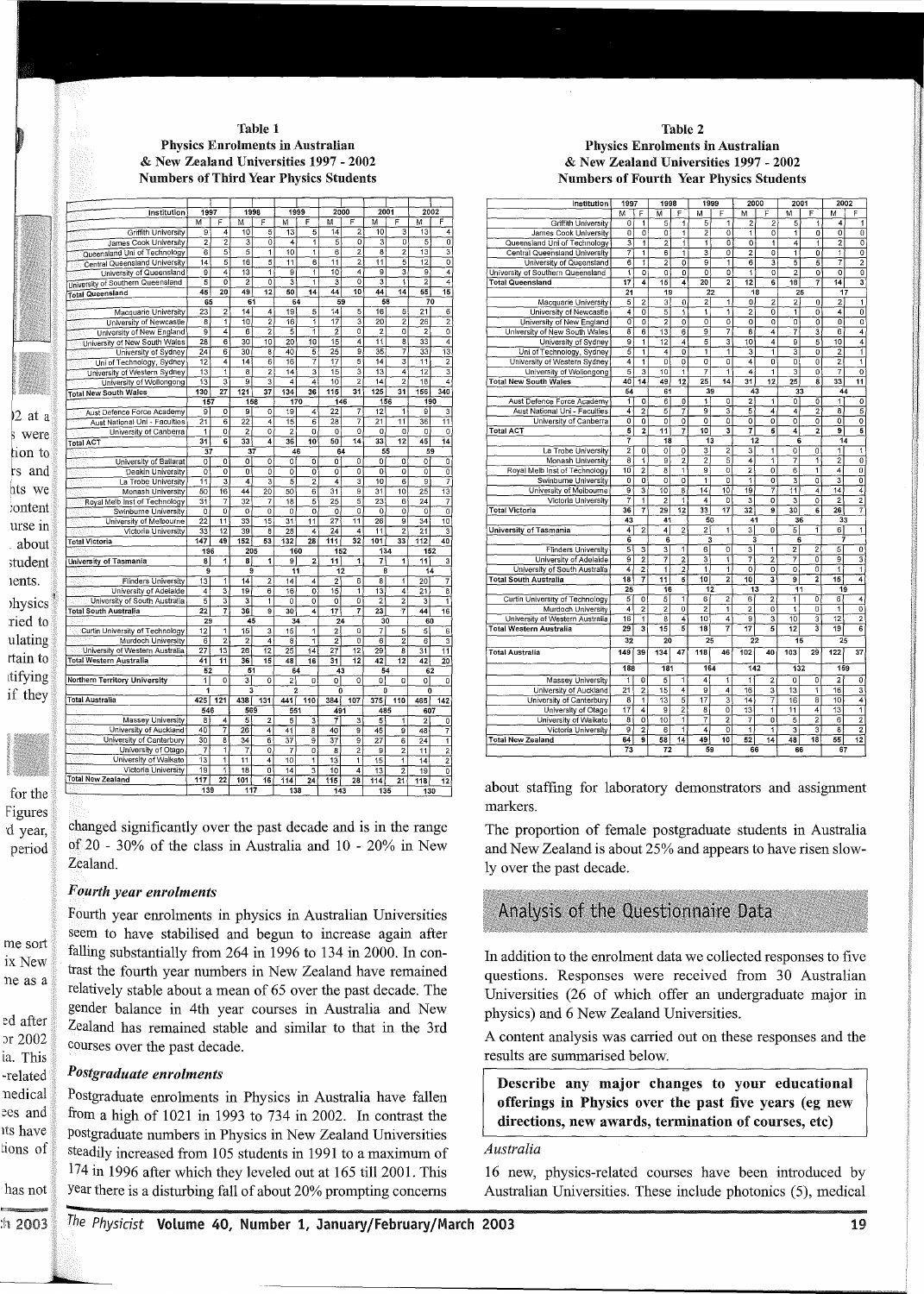#### Table 3 Physics Enrolments in Australian & New Zealand Universities 1997-2002 Numbers of Postgraduate Physics Students

| Institution                                           | 1997            |                         | 1998                     |                         | 1999                    |                                      | 2000                              |                         | 2001                              |                                  | 2002                    |                           |  |
|-------------------------------------------------------|-----------------|-------------------------|--------------------------|-------------------------|-------------------------|--------------------------------------|-----------------------------------|-------------------------|-----------------------------------|----------------------------------|-------------------------|---------------------------|--|
|                                                       | м               | F                       | М                        | F                       | м                       | F                                    | м                                 | F                       | м                                 | F                                | м                       | F                         |  |
| <b>Griffith University</b>                            | 11              | $\overline{0}$          | 10                       | ō                       | 10                      | $\mathbf 0$                          | 14                                | $\overline{2}$          | 11                                | $\overline{c}$                   | 10                      | 3                         |  |
|                                                       |                 | $\overline{6}$          | $\overline{16}$          | $\overline{\bf{6}}$     | 17                      | 6                                    | $\overline{15}$                   | 4                       |                                   |                                  | 15                      | $\overline{\mathbf{3}}$   |  |
| James Cook University<br>Queensland Uni of Technology | 17<br>36        | $\overline{11}$         | 34                       | $\overline{9}$          | 31                      | $\overline{8}$                       | 38                                | $\overline{11}$         | 14<br>$\overline{34}$             | 4<br>ē                           | 35                      | 6                         |  |
| Central Queensland University                         | 7               | ō                       | 4                        | $\overline{1}$          | $\overline{2}$          | $\overline{0}$                       | $\overline{2}$                    | ō                       |                                   | $\overline{0}$                   | 1                       | ō                         |  |
|                                                       |                 | $\overline{5}$          | $\overline{21}$          | $\overline{5}$          | $\overline{27}$         |                                      |                                   | $\overline{5}$          |                                   |                                  |                         |                           |  |
| University of Queensland                              | 26              | ō                       |                          |                         | 3                       | $\overline{5}$                       | $\overline{28}$<br>$\overline{4}$ | $\overline{0}$          | 27                                | 6<br>ō                           | 28                      | 7<br>ō                    |  |
| University of Southern Queensland                     | 1<br>98         | 22                      | $\overline{2}$<br>87     | o                       | 90                      | o<br>19                              | 98                                | 22                      | 4<br>93                           |                                  | 5<br>94                 |                           |  |
| <b>Total Queensland</b>                               |                 |                         |                          | 21                      |                         |                                      |                                   |                         |                                   | 21                               |                         | 19                        |  |
|                                                       | 120             | 10                      | 108                      |                         | 109<br>19               |                                      | 120                               |                         |                                   | 114                              | 113                     |                           |  |
| Macquarie University                                  | 33              | $\overline{2}$          | 25<br>16                 | 12                      | $\overline{17}$         | 9                                    | 12<br>$\overline{12}$             | 4<br>2                  | 10                                | 6                                | 13                      | 6                         |  |
| University of Newcastle                               | 15              |                         |                          | 1                       |                         | 1<br>$\overline{0}$                  | $\overline{\mathbf{3}}$           | $\overline{o}$          | $\overline{11}$<br>$\overline{2}$ | $\overline{2}$<br>$\overline{0}$ | 14<br>$\overline{0}$    | 2                         |  |
| University of New England                             | 4               | $\overline{1}$          | 5                        | $\overline{1}$          | $\overline{5}$          |                                      |                                   |                         |                                   |                                  |                         | Ō                         |  |
| University of New South Wales                         | 59              | $\overline{18}$         | 61                       | 16                      | 51                      | 16                                   | 38                                | 19                      | 36                                | 17                               | 38                      | 15                        |  |
| University of Sydney                                  | 61              | 16                      | 58                       | $\overline{14}$         | 54                      | $\overline{10}$                      | 50                                | $\overline{11}$         | 45                                | $\overline{11}$                  | 40                      | 12                        |  |
| Uni of Technology, Sydney                             | 19              | 6                       | $\overline{18}$          | 4                       | 14                      | 4                                    | $\overline{9}$                    | $\overline{5}$          | 7                                 | 7                                | $\overline{\mathbf{8}}$ | 4                         |  |
| University of Western Sydney                          | g               | $\overline{2}$          | g                        | $\overline{\mathbf{3}}$ | 4                       | ō                                    | 4                                 | ō                       | $\overline{5}$                    | $\overline{\mathfrak{o}}$        | 5                       | $\overline{\mathfrak{o}}$ |  |
| University of Wollongong                              | 15              | 5                       | $\overline{15}$          | $\overline{2}$          | 20                      | T                                    | 25                                | $\overline{2}$          | 23                                | 3                                | 22                      | 4                         |  |
| <b>Total New South Wales</b>                          | $\frac{215}{ }$ | 54                      | 207                      | $\overline{53}$         | 184                     | 41                                   | 153                               | 43                      | 139                               | 46                               | 140                     | 43                        |  |
|                                                       | 269             |                         | 260                      |                         |                         | 225                                  | 196                               |                         |                                   | 185                              | 183                     |                           |  |
| Aust Defence Force Academy                            | 11              | 0                       | 11                       | 0                       | 7                       | 0                                    | 5                                 | 0                       | 6                                 | 1                                | 8                       | 1                         |  |
| Aust National Uni - Faculties                         | $\overline{12}$ | $\overline{a}$          | $\overline{12}$          | $\overline{2}$          | 14                      | $\overline{\overline{\overline{3}}}$ | $\overline{12}$                   | $\overline{c}$          | 11                                | $\overline{2}$                   | $\overline{13}$         | $\overline{2}$            |  |
| ANU - Res Schl of Phys Sciences                       | 69              | $\overline{20}$         | $\overline{63}$          | $\overline{21}$         | $\overline{43}$         | $\overline{21}$                      | $\overline{35}$                   | 20                      | $\overline{38}$                   | $\overline{21}$                  | 39                      | 23                        |  |
| Total ACT                                             | $\overline{92}$ | 22                      | $\overline{\mathbf{36}}$ | 23                      | $\overline{64}$         | 24                                   | 52                                | $\overline{22}$         | 55                                | 24                               | 60                      | $\overline{26}$           |  |
|                                                       | 114             |                         | 109                      |                         | 88                      |                                      | $\overline{74}$                   |                         | 79                                |                                  | 86                      |                           |  |
| La Trobe University                                   | 17              | 6                       | 16                       | 5                       | 18                      | 4                                    | 11                                | 4                       | 11                                | 5                                | 7                       | 5                         |  |
| Monash University                                     | 38              | 7                       | 31                       | 9                       | 29                      | 9                                    | 15                                | 6                       | 17                                | 6                                | 19                      | 6                         |  |
| Royal Melb Inst of Technology                         | 32              | 4                       | 35                       | 5                       | 34                      | $\overline{\epsilon}$                | 44                                | 8                       | $\overline{35}$                   | $\overline{11}$                  | 26                      | $\overline{10}$           |  |
| Swinburne University                                  | $\overline{1}$  | ī                       | $\overline{2}$           | $\overline{2}$          | $\overline{\mathbf{8}}$ | $\overline{\mathbf{3}}$              | $\overline{14}$                   | 3                       | $\overline{17}$                   | $\overline{\mathbf{3}}$          | $\overline{17}$         | $\overline{4}$            |  |
| University of Melbourne                               | $\overline{71}$ | 15                      | 59                       | 18                      | 58                      | 21                                   | $\overline{71}$                   | 29                      | 71                                | 29                               | 67                      | 29                        |  |
| Victoria University                                   | 14              | $\overline{2}$          | $\overline{12}$          | $\overline{2}$          | 9                       | 3                                    | 5                                 | $\overline{2}$          | 4                                 | $\overline{2}$                   | 5                       | 2                         |  |
| <b>Total Victoria</b>                                 | 173             | 35                      | 155                      | 41                      | 156                     | 46                                   | 160                               | 52                      | 155                               | 56                               | 141                     | 56                        |  |
|                                                       | 208             |                         | 196                      |                         |                         | 202                                  | 212                               |                         | 211                               |                                  | 197                     |                           |  |
| University of Tasmania                                | 8               | $\overline{0}$          | 61                       | $\overline{0}$          | $\overline{\mathbf{6}}$ | $\overline{0}$                       | 6                                 | $\overline{\mathbf{o}}$ | 5                                 | ō                                | 6                       | $\overline{\mathbf{o}}$   |  |
|                                                       | 8               |                         | 6                        |                         | $\overline{6}$          |                                      | 6                                 |                         | 5                                 |                                  | 6                       |                           |  |
| <b>Flinders University</b>                            | 12              | $\overline{\mathbf{2}}$ | $\overline{12}$          | $\overline{2}$          | $^{\circ}$              | 3                                    | 7                                 | $\overline{\mathbf{3}}$ | $\overline{5}$                    | $\overline{\mathbf{3}}$          | 5                       | $\overline{c}$            |  |
| University of Adelaide                                | 39              | 9                       | $\overline{41}$          | $\overline{11}$         | 35                      | $\overline{11}$                      | 23                                | 10                      | 27                                | 11                               | $\overline{28}$         | 9                         |  |
| University of South Australia                         | $\overline{12}$ | ī                       | $\overline{12}$          | 1                       | $\overline{11}$         | 1                                    | $\overline{2}$                    | $\circ$                 | $\overline{2}$                    | ō                                | 3                       | ī                         |  |
| <b>Total South Australia</b>                          | 63              | 12                      | 65                       | $\overline{14}$         | $\overline{54}$         | 15                                   | $\overline{32}$                   | $\overline{13}$         | 34                                | 14                               | 36                      | 12                        |  |
|                                                       | 75              |                         | 79                       |                         | 69                      |                                      | 45                                |                         | 48                                |                                  | 48                      |                           |  |
| Curtin University of Technology                       | 21              | 4                       | 31                       | 6                       | 36                      | $\overline{4}$                       | 39                                | $\overline{6}$          | 43                                | $\overline{6}$                   | 45                      | $\overline{\mathbf{6}}$   |  |
| Murdoch University                                    | 10              | 5                       | 5                        | 7                       | $\overline{13}$         | 11                                   | $\overline{12}$                   | $\overline{\mathbf{g}}$ | $\overline{11}$                   | 7                                | 12                      | $\overline{\mathbf{8}}$   |  |
| University of Western Australia                       | 30              | 3                       | 29                       | $\overline{1}$          | 32                      | 1                                    | 29                                | 5                       | $\overline{28}$                   | $\overline{5}$                   | 29                      | 5                         |  |
| Total Western Australia                               | 61              | 12                      | 69                       | 14                      | $\overline{81}$         | 16                                   | 80                                | 19                      | 82                                | 18                               | 86                      | 19                        |  |
|                                                       | 73              |                         | 83                       |                         | 97                      |                                      | 99                                |                         | 100                               |                                  | 105                     |                           |  |
| <b>Northern Territory University</b>                  | $\overline{1}$  | $\overline{0}$          | $\overline{2}$           | ō                       | 1                       | ō                                    | 11                                | $\circ$                 | 1                                 | $\overline{0}$                   | 1                       | $\overline{0}$            |  |
|                                                       | 1               |                         | 2                        |                         | 1                       |                                      | 1                                 |                         | 1                                 |                                  | 1                       |                           |  |
| <b>Total Australia</b>                                | 711             | 157                     | 677                      | 166                     | 636                     | 161                                  | 582                               | 171                     | 564                               | 179                              | 564                     | 175                       |  |
|                                                       | 868             |                         | 843                      |                         | 797                     |                                      | 753                               |                         | 743                               |                                  | 739                     |                           |  |
| <b>Massey University</b>                              | 10              | $\overline{2}$          | 11                       | 2                       | 14                      | $\overline{2}$                       | 10 <sup>1</sup>                   | 3                       | 7                                 | $\overline{2}$                   | 4                       | 1                         |  |
| University of Auckland                                | 31              | 11                      | 26                       | 7                       | 17                      | 7                                    | 19                                | 5                       | $\overline{26}$                   | 5                                | 19                      | 4                         |  |
| University of Canterbury                              | 34              | 3                       | $\overline{30}$          | $\overline{5}$          | 33                      | $\overline{6}$                       | $\overline{26}$                   | $\overline{9}$          | 23                                | 12                               | 26                      | 10                        |  |
| University of Otago                                   | $\overline{33}$ | 9                       | 39                       | 11                      | 42                      | 12                                   | $\overline{32}$                   | $\overline{\mathsf{g}}$ | 27                                | 6                                | 22                      | $\overline{5}$            |  |
| University of Waikato                                 | $\overline{27}$ | 3                       | $\overline{20}$          | 1                       | 25                      | $\overline{\mathbf{1}}$              | 16                                | 1                       | 13                                | o                                | 10                      | ĩ                         |  |
| Victoria University                                   | $\overline{9}$  | $\overline{2}$          | $\overline{15}$          | $\overline{2}$          | $\overline{14}$         | 2                                    | 27                                | 5                       | $\overline{28}$                   | $\overline{13}$                  | $\overline{21}$         | $\overline{12}$           |  |
| <b>Total New Zealand</b>                              | 144             | 30                      | 141                      | 28                      | 145                     | 30                                   | 130                               | 32                      | 124                               | 38                               | 102                     | 33                        |  |
|                                                       | 174             |                         | 169                      |                         | 175                     |                                      |                                   | 162                     |                                   | 162                              |                         | 135                       |  |
|                                                       |                 |                         |                          |                         |                         |                                      |                                   |                         |                                   |                                  |                         |                           |  |

physics (3), computational physics (3), astro/space physics (3), nanotechnology (2).

- 4 Australian Universities have terminated their physics courses since 1997.
- 8 Australian Universities have undertaken major reviews and subsequent restructuring of their physics courses over the past five years.
- 4 Australian Universities have introduced joint degrees with physics and engineering.
- Only 4 Australian Universities reported no substantial changes to their offerings over the past five years.

## *New Zealand*

Most initiatives undertaken in NZ seem intended to maximise employment opportunities for graduates that might otherwise steer away from standard BSc degrees majoring in Physics that are perceived as limiting unless they are followed by postgraduate degrees.

Otago has launched a series of 4-year Bachelor of Applied Science degrees that link applied science and technology with business skills. Physics hosts two of these in Electronics and Energy Management and contributes to a third in



NUMBERS OF FOURTH YEAR STUDENTS



NUMBERS OF POSTGRADUATE STUDENTS



Telecommunications.

At Victoria University of Wellington, Physics has amalgamated with Chemistry to produce courses for science. degrees that have a strong technology edge to the Physics and Chemistry involved.

At Waikato, Physics contributes strongly to a newly introduced electronic engineering degree, while Massey has steered its undergraduate electronics teaching program in Physics in  $\ell$ similar direction to accommodate the introduction of engineering on its campus. The viability of these new engineering programs depends heavily on cooperative Physics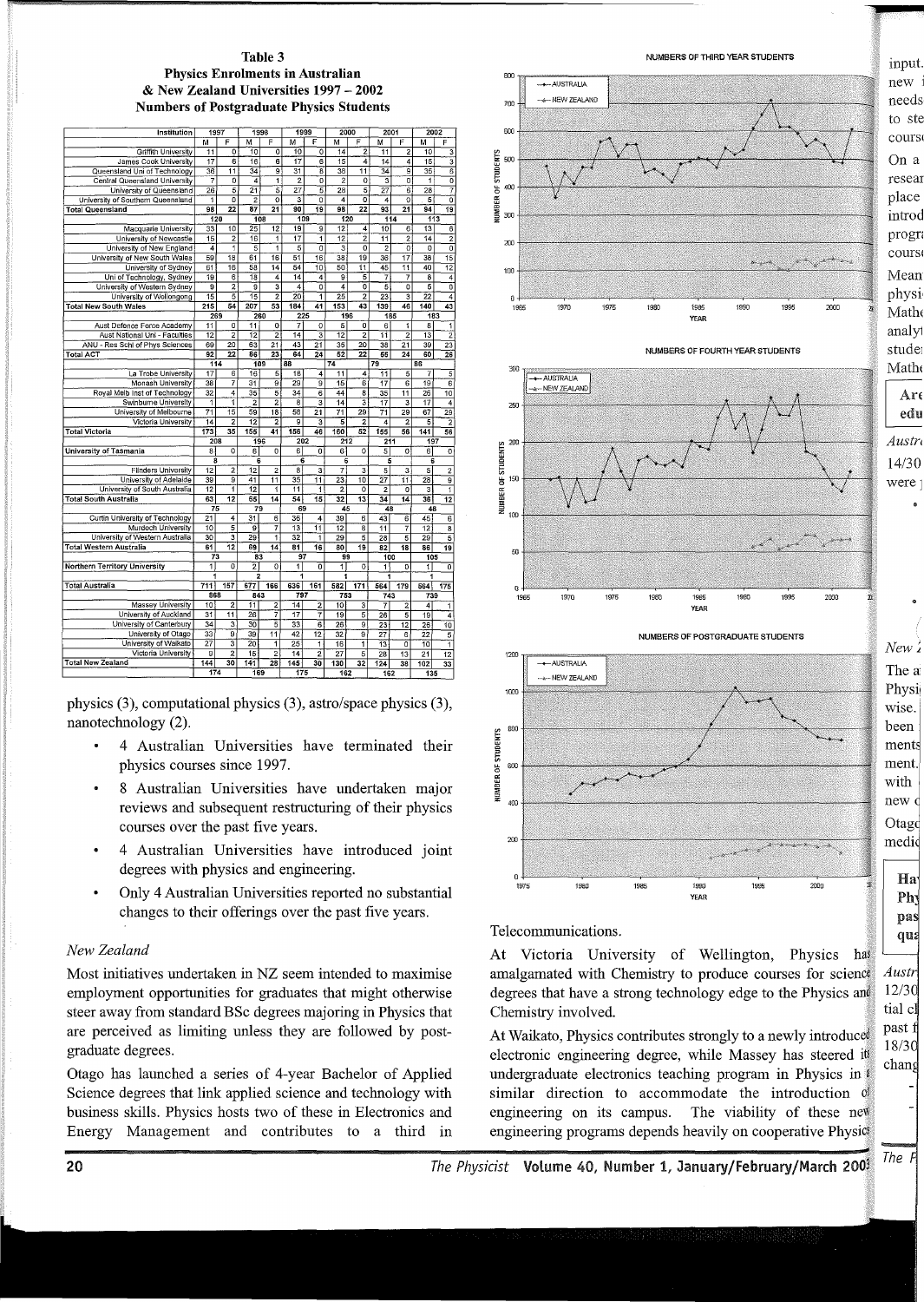input. Regrettably the additional teaching demands all of these new initiatives involve have not been matched by staffing needs. Accordingly smaller departments like Waikato have had to steadily shed some of their interesting but less essential courses at senior level in order to survive.

On a different note Canterbury now offers an undergraduate research project to students at the third year level for credit in place of part of the standard papers requirements. It was introduced on trial for US students on one-year exchange programs but is now included as a fixture in their third year course offerings.

Meanwhile Auckland, intent on improving links between physics and the formal mathematical offerings of the Mathematics Department, has introduced alternative papers analytical techniques in physical sciences - for its physics students, the teaching of which it shares jointly with Mathematics.

Are there any major changes planned in your educational offerings in the next three years?

#### *Australia*

14/30 Australian Universities indicated that no major changes were planned.

- 13 Australian Universities have planned major new ું initiatives for the next three years, including nanotechnology (4), photonics (4), medical physics (1), biophysics  $(1)$ , computational physics  $(1)$ , astrophysics  $(1)$ , environmental physics  $(1)$ .
- 5 Australian Universities have plans for major restruc-۰. turing of their physics major in the next three years.

#### *New Zealand*

The answer to this question is a resounding NO. It is clear that Physics Departments across NZ are under great stress staffwise. Initiatives undertaken in the past five years have not been resourced with staff as expected. Indeed several departments have even lost staff through attrition without replacement. Accordingly most departments are struggling to survive with existing commitments let alone opening themselves to new ones.

Otago mentions the possibility of a new Masters degree in medical physics but only in passing.

Have you observed any substantial changes in the Physics student population at your University over the past five years? (eg change in gender balance, change in quantity or quality of students, changing age profile, etc)

## *Australia*

~Physics

L.

12/30 Australian Universities have not observed any substantial changes in their student population in Physics over the past five years.

18/30 Australian Universities have observed some substantial changes. The most commonly reported changes are:

- more part-time students (4)
- $\ddot{\phantom{1}}$ better quality students attracted by new applied physics offerings (4)
- demand for flexible learning packages (4)
- decline in the standard of mathematics preparation (3)
- more female students (2)
- l, more overseas students (2)
- declining emolments (2)  $\overline{a}$
- increasing emolments (2) L,

## *New Zealand*

While there is an ongoing concern about the declining student ability at entrance level, departments are reluctant to address it by restricting entry to first year courses for fear of being penalized for falling student emolments. There is genuine concern in most institutions about the general decline in post graduate numbers and the effect this has on recruiting well prepared graduate assistants to assist with junior laboratory staffing and the heavy marking demands of assigned coursework.

Auckland, the populous centre for most of the recent Asian immigration to NZ, reports a steadily increasing proportion of Asian students in its physics classes that has now reached a level exceeding that of its traditional cultural intake. Language difficulties and different cultural approaches to completing laboratory and coursework tasks with this group's infusion pose new challenges in teaching and assessment strategies for academic staff.

Have there been any significant changes to the administration of your Physics degree over the past five years? (eg mergers, closure, etc.)

## *Australia*

15/30 Australian Universities said that there had been no significant changes in the administration of their physics degree over the past five years. The other 15/30 Australian Universities have experienced substantial changes. The most common were mergers with a related discipline and consequent loss of departmental autonomy. The most common mergers were with engineering (5), chemistry (4) and mathematics  $(3)$ .

## *New Zealand*

Mergers have occurred at Wellington (VUW) and Palmerston North (Massey) of former Physics and Chemistry departments.

- In Massey's case, the former department of Mathematics was also merged with Physics and Chemistry to form the Institute of Fundamental Sciences.
- Both Waikato and Massey have been forced to accommodate demands from fresh engineering initiatives on their campuses that have both modified and reduced their departmental offerings.
- Canterbury which has had a long standing 4-year honours program in Astronomy now runs a standard 3 year BSc program in Astronomy.